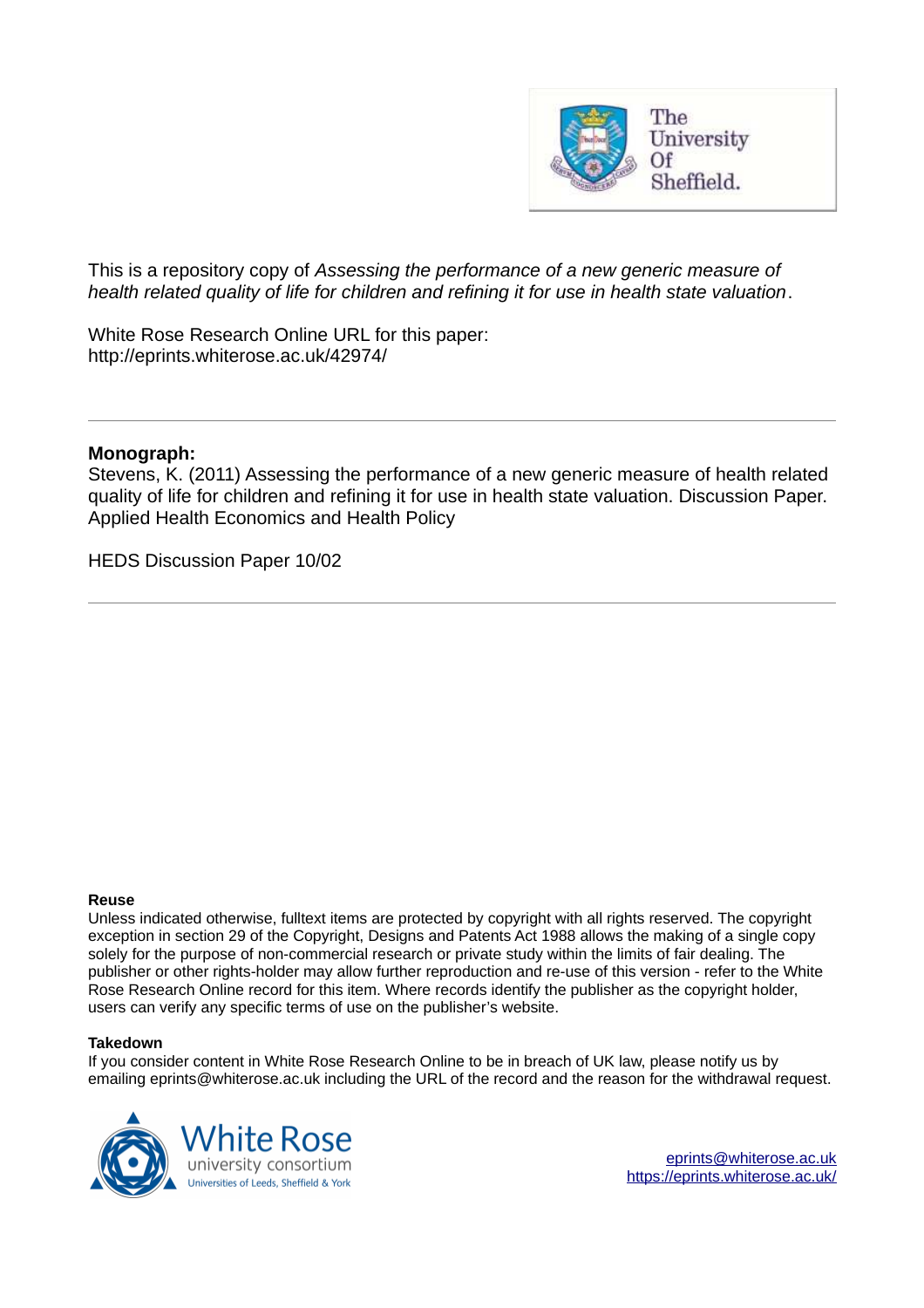

# **HEDS Discussion Paper 10/02**

#### **Disclaimer:**

This is a Discussion Paper produced and published by the Health Economics and Decision Science (HEDS) Section at the School of Health and Related Research (ScHARR), University of Sheffield. HEDS Discussion Papers are intended to provide information and encourage discussion on a topic in advance of formal publication. They represent only the views of the authors, and do not necessarily reflect the views or approval of the sponsors.

White Rose Repository URL for this paper: [http://eprints.whiterose.ac.uk/42974/](http://eprints.whiterose.ac.uk/10875/)

Once a version of Discussion Paper content is published in a peer-reviewed journal, this typically supersedes the Discussion Paper and readers are invited to cite the published version in preference to the original version.

#### **Published paper**

Stevens KJ. Assessing the performance of a new generic measure of health related quality of life for children and refining it for use in health state valuation. *Applied Health Economics and Health Policy* 2011;9(3):157-69.

> *White Rose Research Online eprints@whiterose.ac.uk*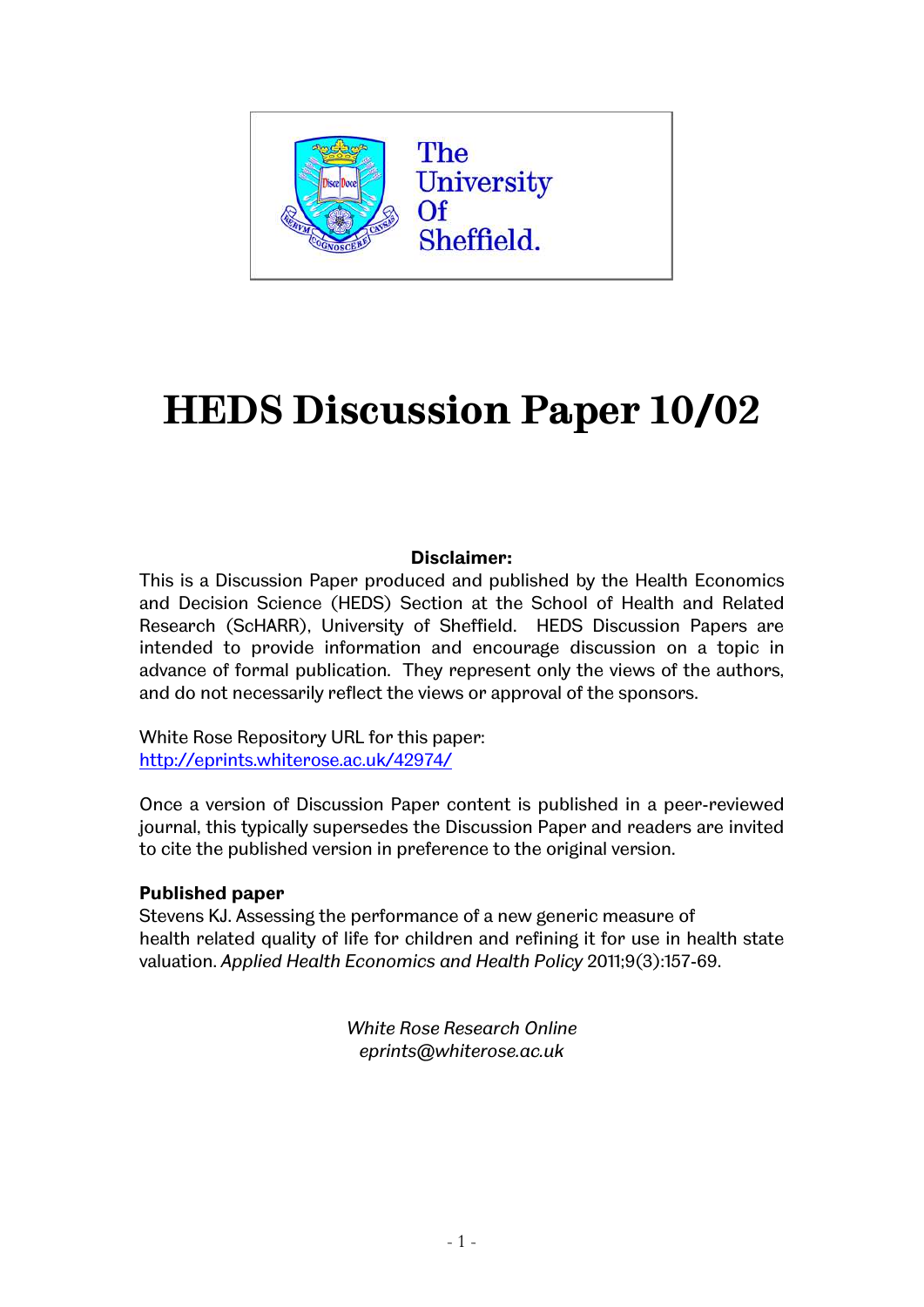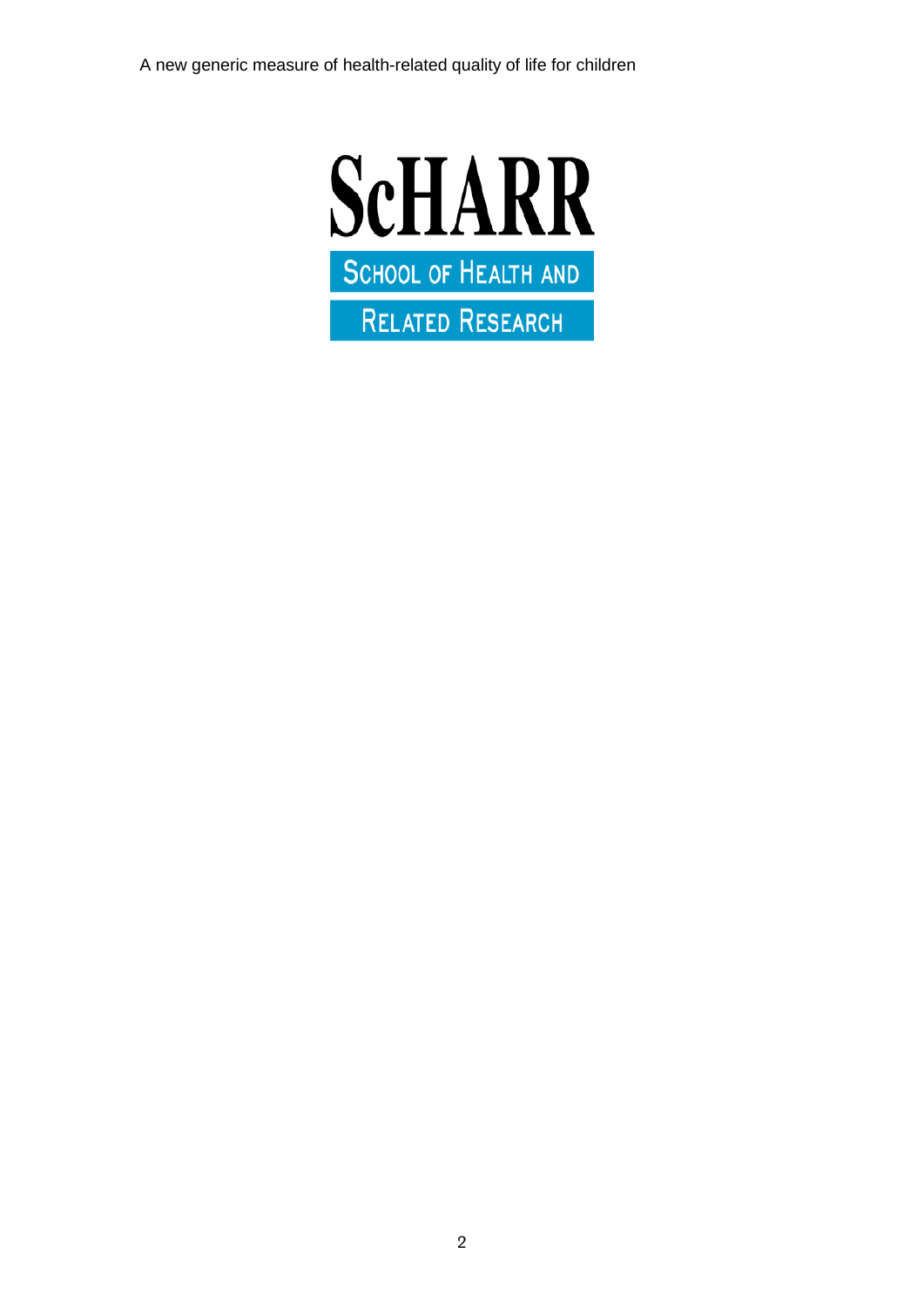# **Assessing the performance of a new generic measure of health related quality of life for children and refining it for use in health state valuation**

# Stevens K

School of Health and Related Research, University of Sheffield, Sheffield S1 4DA, UK

Correspondence to: Katherine Stevens, Health Economics and Decision Science, University of Sheffield, Regent Court, 30 Regent Street, Sheffield S1 4DA, UK

> Telephone: +44 (0)114 222 0841 Fax: +44 (0)114 272 4095 E-mail: k.stevens@sheffield.ac.uk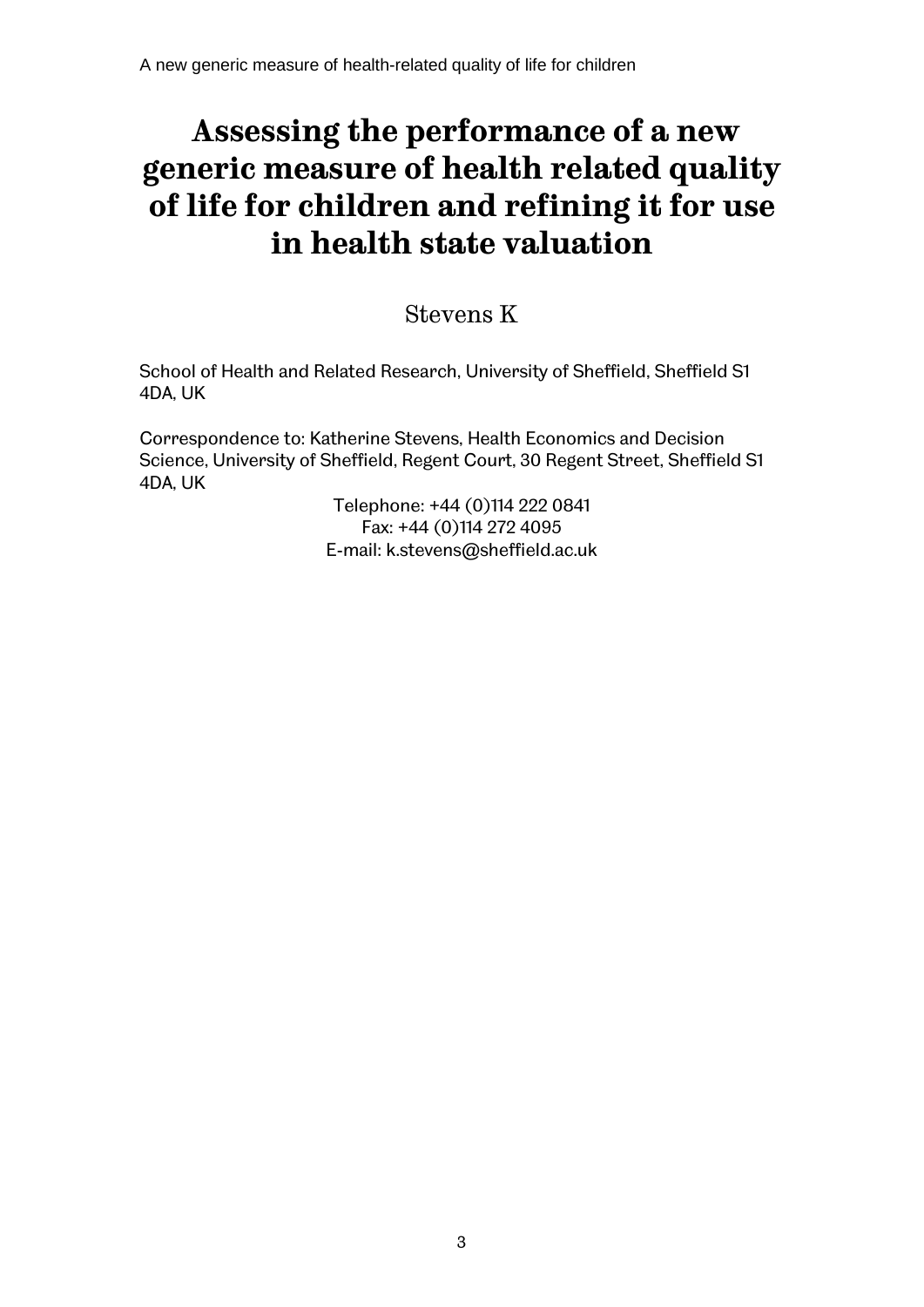# **Abstract**

*Purpose:* The aims of this research were to pilot and assess the performance of a new generic paediatric health related quality of life measure and to refine the measure to be amenable to health state valuation to make it suitable for use in economic evaluation.

*Methods:* A sample of 247 children was recruited from general and clinical paediatric populations. Each child completed the measure and data was collected to allow assessment of practicality, validity, whether the child could self complete and preferences for alternative wordings that could be used. The measure was refined in light of the results and also to make it amenable to health state valuation.

*Results:* The measure demonstrated good practicality and validity in both the general and clinical paediatric populations with excellent completion rates, a low time to complete and evidence of face, content and construct validity. To make it suitable for health state valuation, the number of dimensions of health related quality of life was reduced from 11 to 9.

*Conclusions:* The measure performed well and the final measure generates health states which should be feasible for valuation. Further research is needed to value the final descriptive system.

*Key words:* Economic evaluation, quality of life, paediatrics, preference based measures

#### *Abbreviations*

| <b>DS</b>    | Descriptive system             |
|--------------|--------------------------------|
| <b>HRQoL</b> | Health-related quality of life |

\* \* \* \* \*

*Acknowledgements:* This research was funded as part of a UK Medical Research Council Special Training Fellowship in Health Services and Health of the Public Research. Thanks go to the staff of Firs Hill Community Primary School and Hunter's Bar Junior School, the parents who gave their consent and all the children who took part. The Clinical Research Facility at Sheffield Childrenís NHS Trust hosted the clinical study and thanks go to the staff on the wards, the parents who gave their consent and the children who took part.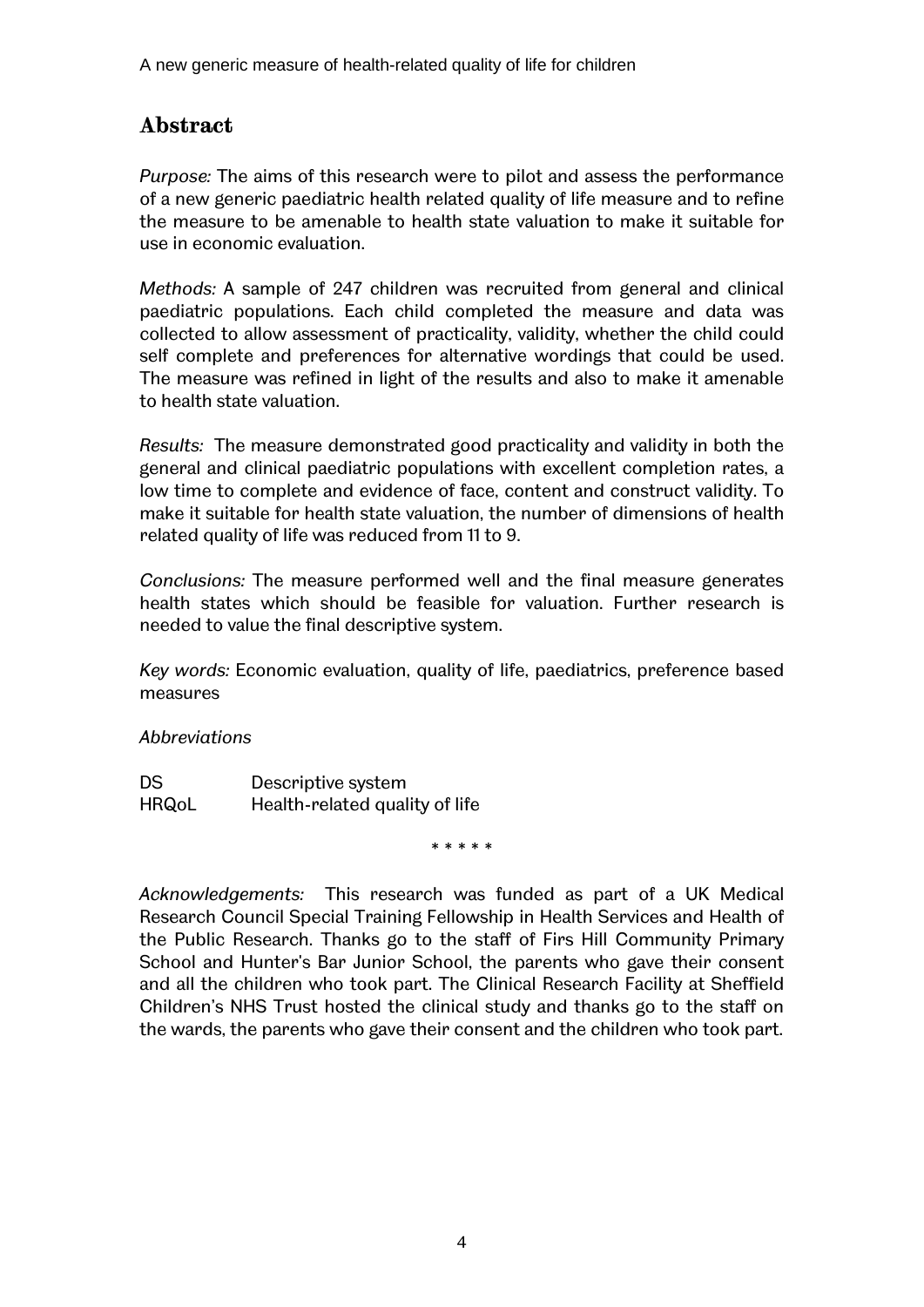#### *Introduction*

Previous research by Stevens [1],[2] developed a descriptive system (DS) for a new paediatric generic measure of health related quality of life (HRQoL). This contains 17 questions and covers 11 dimensions of HRQoL as some of the questions are alternative wordings for dimensions. The measure was developed with children age 7-11 years and is intended to be preference based so that it can be used in economic evaluation.

Before using a new measure, it is important to assess the psychometric performance to ensure it is practical, valid and reliable. It has also been noted that for a paediatric measure it is important to carry out pilot testing and cognitive debriefing so that you can determine whether children understand the questions and provide reliable and valid responses [3]. Research was therefore needed to test out the alternative wordings for the dimensions, to assess the psychometric performance, to pilot the measure on a paediatric population and to refine the measure to be amenable to health state valuation so that it can be preference based.

This paper reports on this research. The aim was to assess the performance of the DS in a paediatric sample and to refine the DS to be suitable for health state valuation.

#### *Methods*

#### **Sampling**

The aim was to recruit a sample of 7-11 year old children with a wide range of health problems. Children of this age were recruited as this is the age range the dimensions were originally developed for [1].

Two different populations were accessed. Firstly, a general paediatric population was recruited from two schools in Sheffield, UK where the original work had been carried out to develop the DS [1]. All children age 7-11 years were eligible. Secondly, a clinical paediatric population was recruited from the Sheffield Childrenís Hospital in order to test the measure in a population with a much wider range and severity of health problems. Several different care areas within Sheffield Childrenís Hospital were recruited so as to access children with a wide range of acute and chronic health problems. These included a medical ward, two surgical wards, the day care unit and the Clinical Research Facility (an outpatient research facility). The medical ward cares for children with a wide range of acute and chronic medical conditions. One surgical ward covers children with a range of renal, gastrointestinal and neuro-surgery, and the other surgical ward covers orthopaedic, limb reconstruction, and spinal surgery. The day care unit cares for children undertaking surgical and medical day procedures (including urology, gastroenterology, endocrinology, neurology, oncology, orthopaedic, general surgery, dental, ENT (ear nose and throat) and allergy patients as well as patients coming for investigational procedures) and the Clinical Research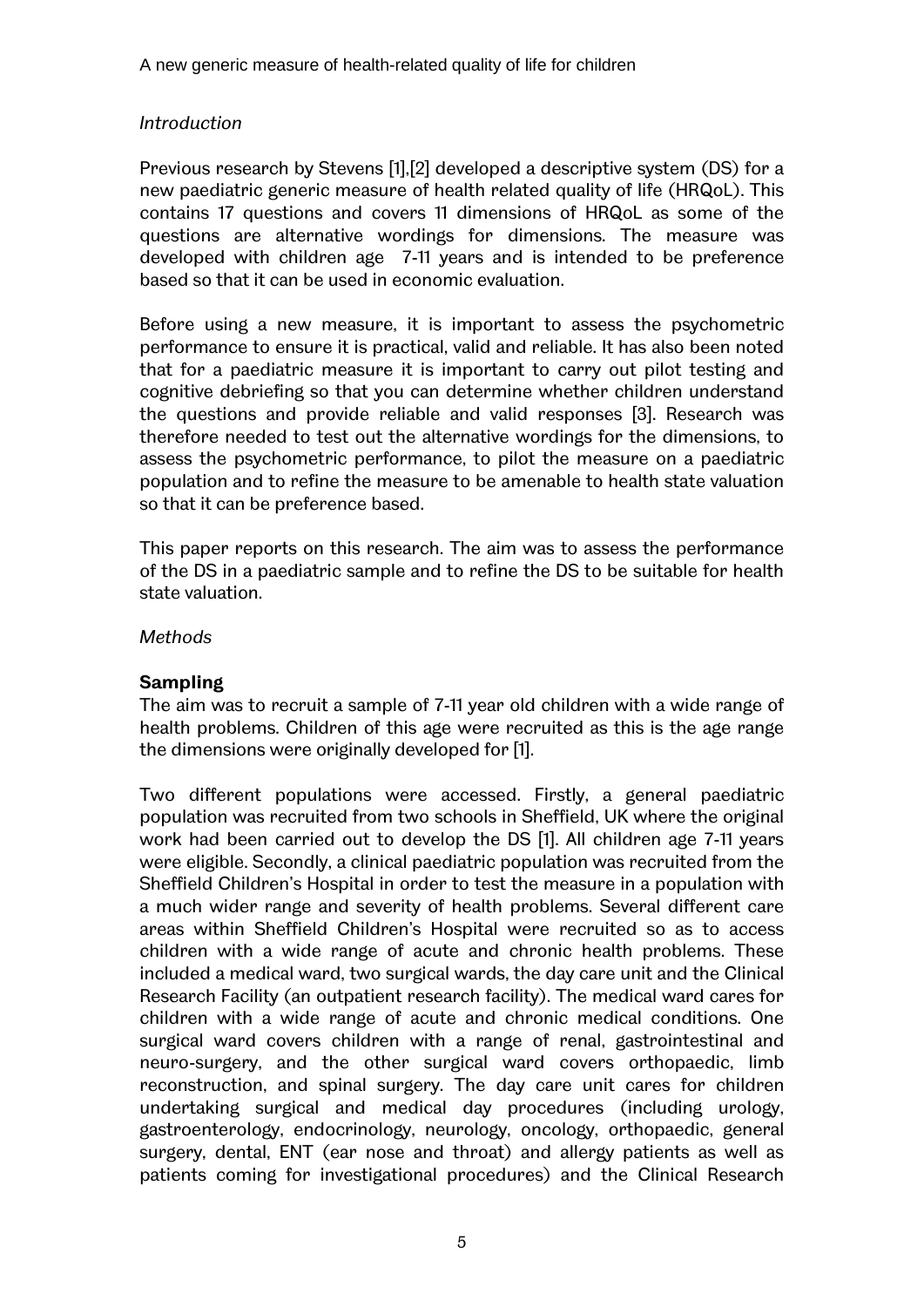Facility cares for a range of children involved in research projects, including those with brittle bone disease. Children attending the hospital come from throughout South Yorkshire and some come from slightly further afield such as Lincolnshire. Children were eligible for the study if they were being cared for on one of the recruited areas and they were age 7-11 years. Children whose parents did not speak English had to be excluded as they were not able to understand the information leaflet or consent process and resources were not available for translation. Any children the medical team thought were unsuitable to be approached, for example if they were too ill, were not approached.

Parents/Guardians of all children were approached to gain consent for the researcher to ask their child if they would like to take part and then children were asked for their assent. Information leaflets were provided and parents/guardians and children were given the opportunity to ask questions. Those children who assented were given the DS to complete which contained the 17 questions plus an additional question asking for a general rating of their health. The full DS is given in Appendix 1. The children completed the DS in a quiet place on their own, either in the school library or the dining room or in the case of the clinical population, in hospital. The researcher sat next to them for the duration to be available to help with any questions. The researcher explained that all data would remain confidential, there were no right or wrong answers and they could ask for help at any time. The start and end times were recorded.

In addition to the completion of the DS, a data collection form was completed by the parents/guardians of the clinical population which asked about previous hospital stays of the child, whether their child had any long standing illness or disability, whether this affected their activities and a rating of their child's health. Children in the school population were asked whether they had been off school ill in the previous week. This data was obtained in order to obtain a rough proxy for how sick children were, in order to test the validity of the DS. Information was also collected on gender, age and ethnicity of the child.

All children were asked questions on whether they thought there was anything missing from the content of the DS, whether any questions were the same and if they were, which wording they preferred. They were also asked if there were any questions they did not understand, found difficult and whether they had any overall comments.

The researcher also documented whether children read and understood the instructions and questions themselves, whether they needed help on particular questions, the nature of that help and whether they were able to self complete the DS.

For the clinical study, ethical approval was obtained from South Sheffield Research Ethics Committee and R&D Approval from Sheffield Childrenís NHS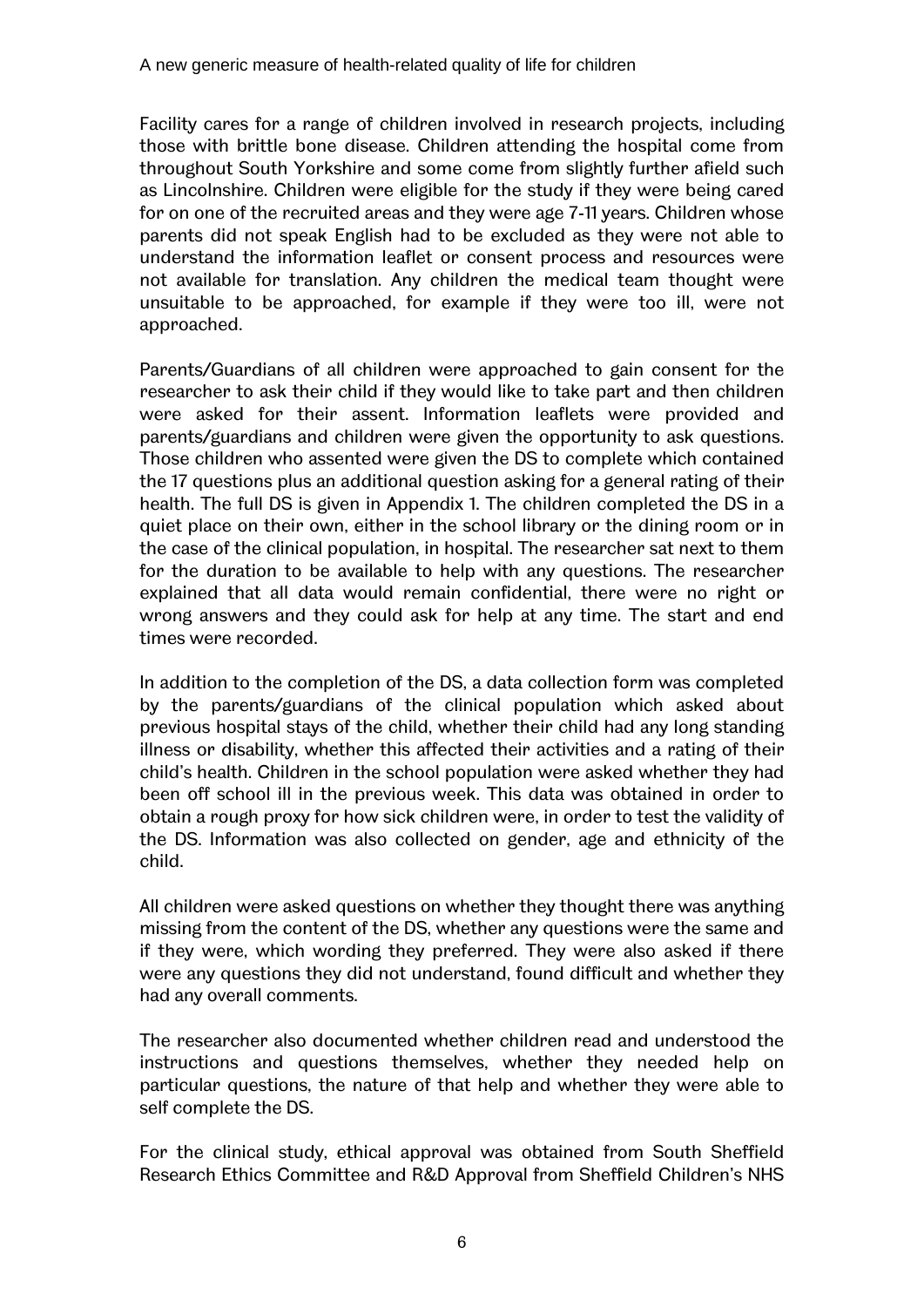Foundation Trust, reference number: 07/H1309/74. For the school study, ethical approval was obtained from The University of Sheffield ethics committee.

#### **Analysis**

To assess the psychometric performance of an instrument, the most commonly used criteria are practicality, reliability and validity [4]. They are useful for assessing both the performance of and refining an instrument. Two of the criteria – practicality and validity were assessed in this study. It was not possible to assess reliability due to time and resource constraints.

Practicality was assessed by looking at the mean time taken to complete, the response rate, the completion rate and distribution across levels by question and whether the child read and understood the instructions.

Content validity was assessed by whether children identified things missing from the content of the DS. Face validity was assessed according to whether children were able to read and understand the questions and what they found difficult or needed help on and why. Construct validity was assessed by splitting the data according to whether children had been absent from school or not due to illness in the last week and comparing their scores on the DS. The score was also compared with the child's rating of their own health (q18) to see if this correlated. Each question was scored so that the highest level was 1 and the next level down was 2 and so on. A total score was then generated for each child by summing the scores across the questions. Only one form of wording (question) for each dimension was used for this so as not to double count. The questions included were worrying, sad, pain, schoolwork, tired, annoyed, sleep, embarrassed, jealous, daily routine and joining in activities. When comparing the score to the child's rating of their own health, if these correlate in that a higher score is associated with a lower level of health then this provides some evidence of construct validity. For the clinical sample, the score was calculated for those who had had a previous hospital stay in the last 6 months, those who had had a previous outpatient appointment in the last 6 months, those who had a long standing illness that limited their activities and compared with those who did not. These scores were tested to see if the differences were significant. A final test of construct validity looked at the differences in mean score between the school and clinical samples.

Ability to self complete was assessed by looking at the proportion who were able to self complete. This question was recorded as 'yes' if the child was able to select the level that applied to them and tick the appropriate box themselves. Questions identified as the same by children were examined to see if there was a substantial preference for one form of wording.

#### **Refinement of the descriptive system**

To be amenable to health state valuation, there is a limit to the number of dimensions that can be included in a DS. Previous valuation work of generic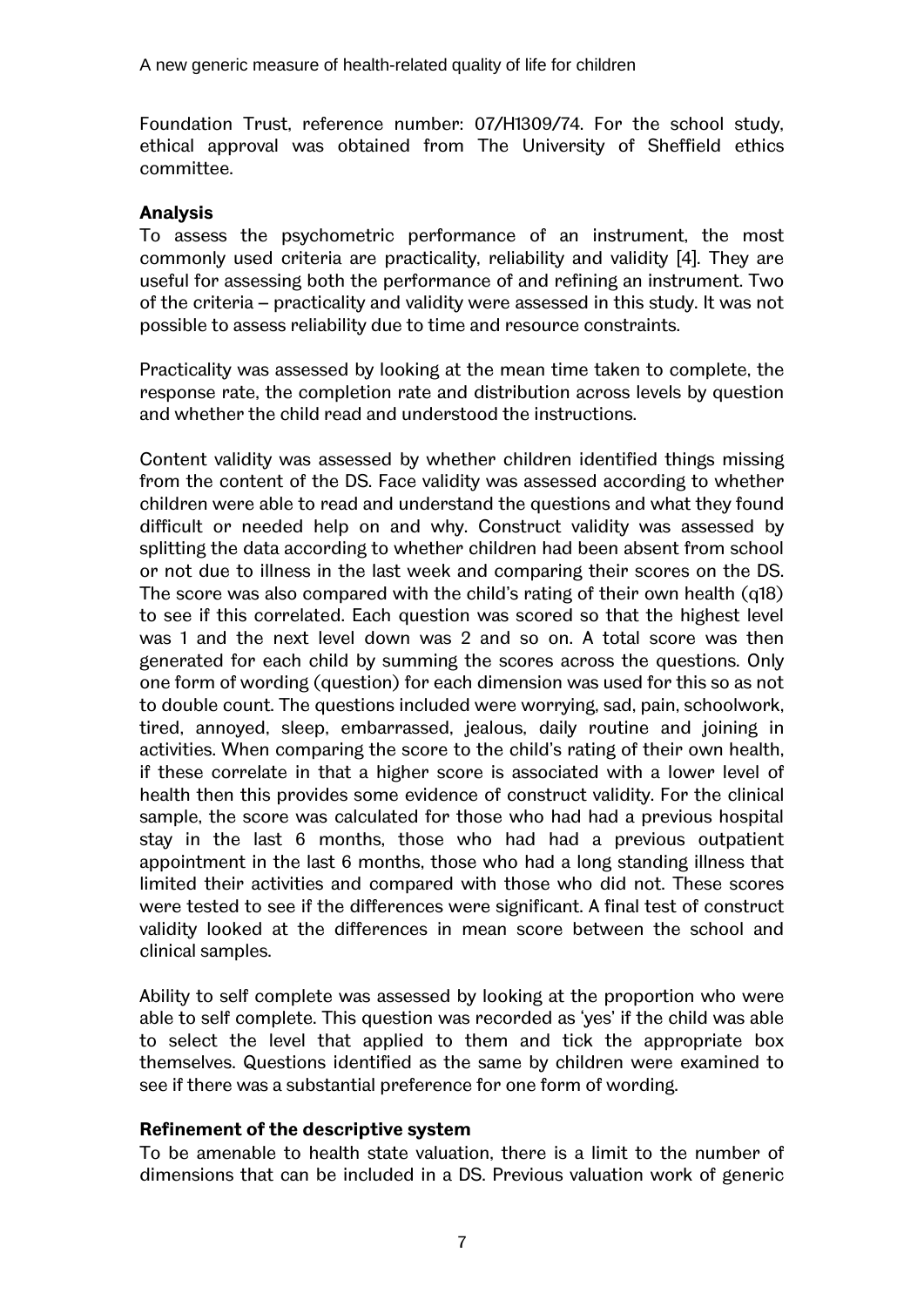instruments has varied in the number of dimensions contained, from 8 in the HUI3, 6/7 dimensions in the HUI2, 6 in the SF-6D and 5 in the EQ-5D [5]. The conventional view that is often cited in this type of valuation work is that individuals can process around 7 (plus or minus two) separate pieces of information in making a single decision [6]. Ideally a descriptive system should therefore contain around 7 dimensions and certainly no more than 9. The 11 dimensions of the DS originally developed [1] were clearly too many to be suitable for valuation so after selecting the final wording choice for each dimension, these were reduced to meet the constraints of health state valuation.

#### *Results*

#### **Sample**

153 children were approached across the two schools of whom 150 gave assent. The characteristics of the sample are shown in Table 1.

A good balance across year group and gender was achieved. The level of health was less balanced, with more children in the excellent and very good categories.

In the clinical population, 154 admissions were identified as eligible, 98 consented, 56 did not consent and 1 child was withdrawn. Four of the admissions were the same 2 children consenting twice but in a different location on a different date, therefore data on 97 child admissions from 95 children were analysed. A good balance of medical and surgical patients was achieved. The characteristics of the sample are shown in Table 2.

A good balance of acute and chronic conditions was achieved, as about 65% of children had a longstanding illness and in about 62% of these cases it limited their activities.

#### **Practicality**

The time taken to complete the DS is shown in table 3. For both groups, the time taken decreased by age.

The response rate was 98% for the school sample and 64% for the clinical sample.

Table 4 shows the completion rates by question. This was extremely high for both groups.

Table 5 shows the distribution across the response options for both samples combined.

The distribution across the response options for each question was good although the majority of respondents in the school sample were responding with the top levels of each question, which is not surprising given the nature of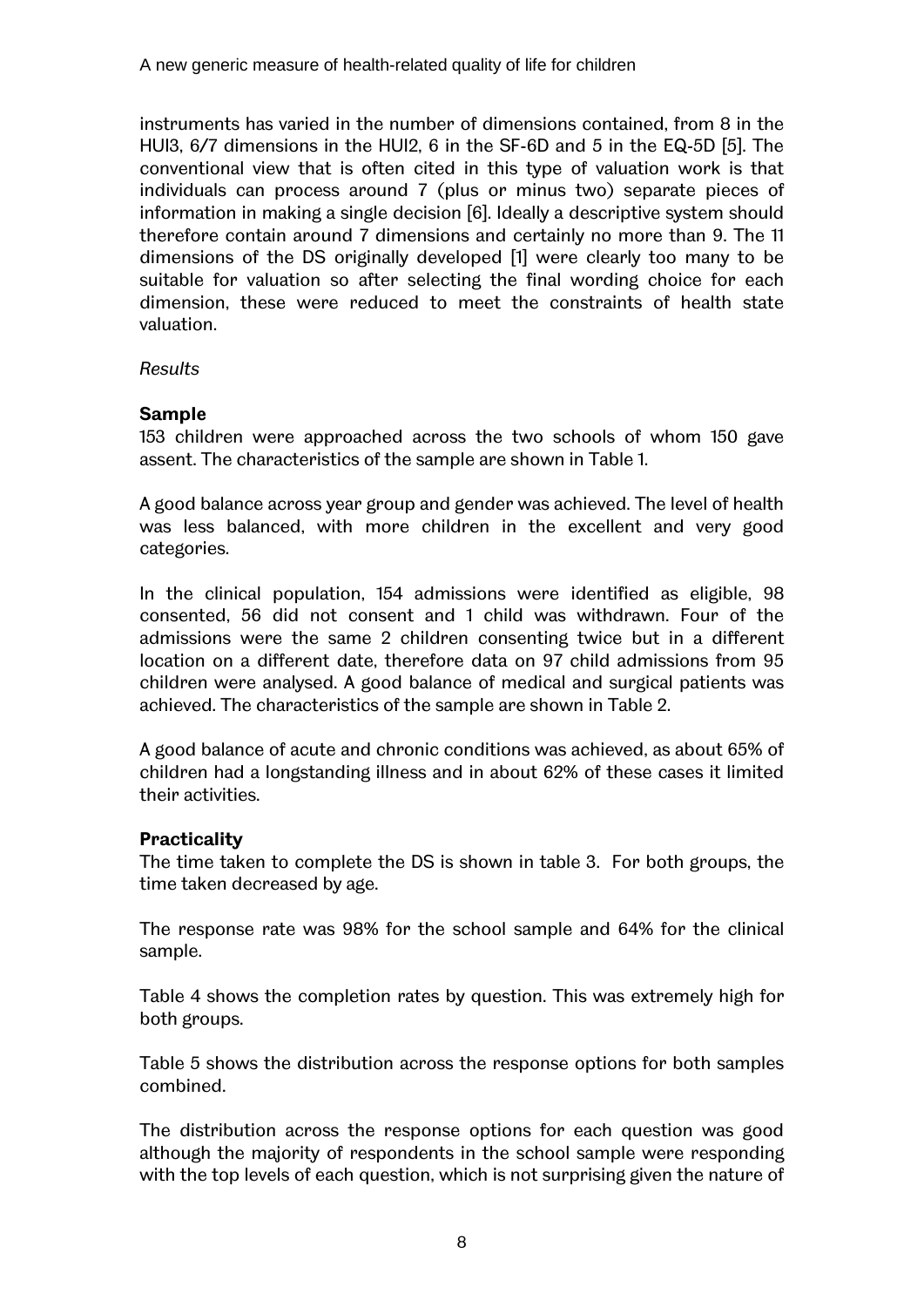the population. Across the distribution of response options, the clinical population generally had a greater proportion of people at the lower levels and a lower proportion at the higher levels than the school population, especially for the pain, school work, daily routine and activities questions. The exceptions were the angry and embarrassed questions where they were fairly similar and the annoyed question where it was mixed across the levels.

Table 6 shows how many children were able to read and understand the instructions themselves.

The percentage of children who read the instructions themselves was much greater in the school population. In many cases this was because the clinical population were based in a hospital bed and some were too tired or felt too unwell to read and asked that the instructions be read to them. It was not because they did not have the ability to read. The percentage able to read and understand the instructions generally increased with age.

#### **Validity**

The percentage of children identifying something as missing from the content of the DS was around 10% for the school sample and 11% for the clinical sample. Items identified by the school population included symptoms such as breathing, headaches or itching and also how much you can eat. Items identified by the clinical population included daily functions, such as eating, going to the toilet, getting in and out of bed and lifting things.

#### **Face validity**

92% of children in the school sample read the questions themselves and ranged from 80% to 100%, increasing with age. This was lower in the clinical sample, with a mean of 51%, ranging from 11.1% to 76%. This was not necessarily because the children could not read; in most cases the children were too poorly or tired and asked for someone to read the questions to them. Some children could also not sit up very well and so they asked for the questions to be read to them.

In the school sample 23% of children had question(s) that they didn't understand (ranging from 18.9% to 44%). This generally decreased with age. In the clinical sample 25% of children had question(s) that they did not understand and this also generally decreased with age.

35.6% of children in the school sample needed help on particular questions. The nature of this help varied. Many children asked for clarification about Q7, as to what exactly hurt and a couple of children asked if it was the same as the pain question. One child asked if it meant emotional hurt and another asked if it was physical or emotional pain. Twelve children asked what 'affected' meant in the context of school work and sleep. Seven children asked what the word frustrated' meant. A few children asked what jealous and embarrassed meant and some queried why it was included in a health questionnaire.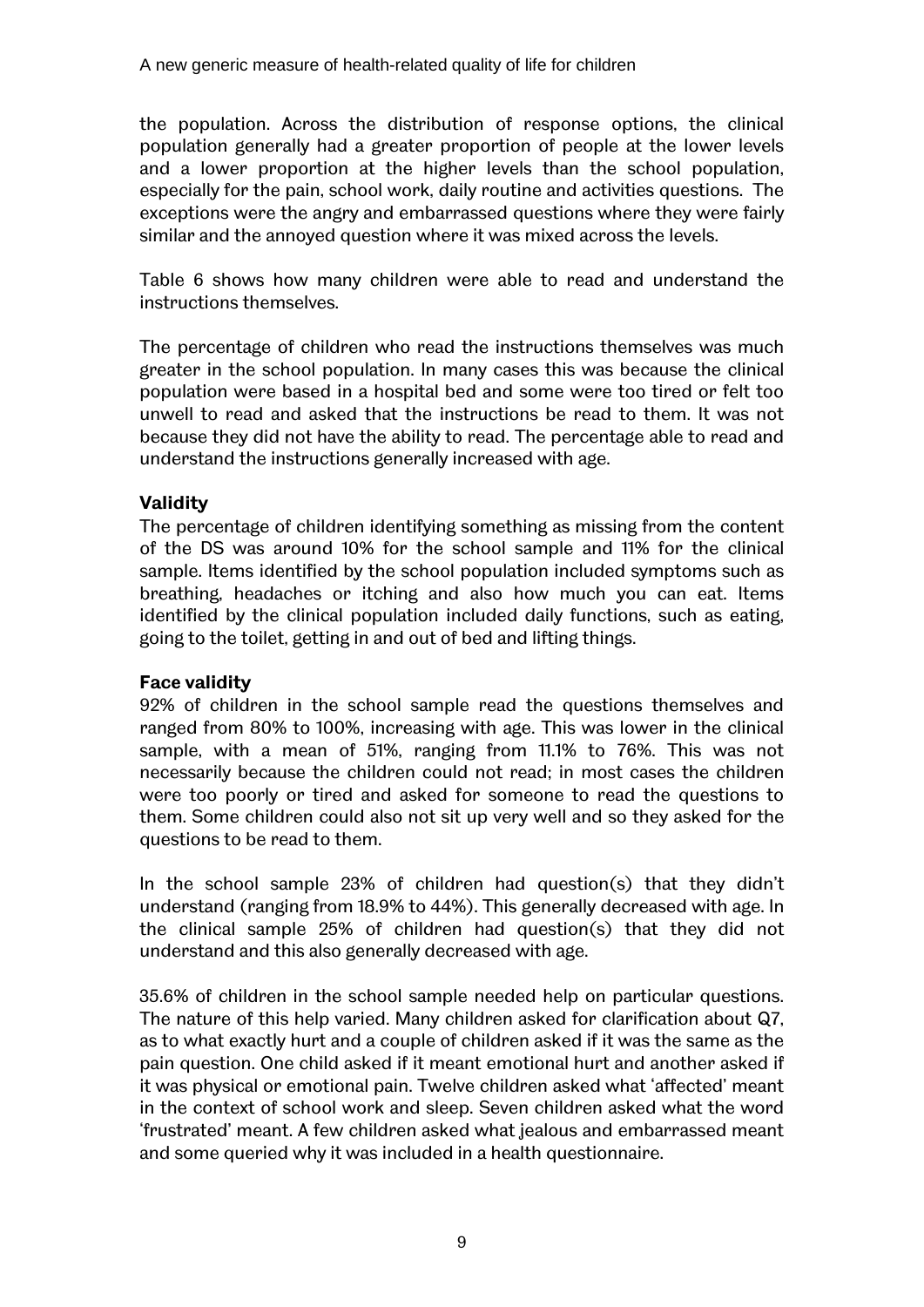In the clinical sample, about 60% of children needed some help with questions. This generally decreased by age. The main areas were meanings of words including weak, frustrated, embarrassed and affected. They also needed more explanation for some questions, including which part of you hurts, why you might feel jealous and more explanation on daily routine. Some children were confused about schoolwork as they were in hospital at the time and asked how they should answer the question. Some children also needed help deciding which level they were on q18.

Approximately 34% of the school sample judged one or more of the questions as difficult (ranging from 25% to 41% and generally decreasing with age). The main problem was that they had to think about which level they were. This occurred in questions 7, 8, 13,16 and 17. Several children found it difficult to judge what level they were when rating their health. Three children asked how or why you would feel jealous because of your health. Similarly 2 children asked why you would feel embarrassed because of your health.

About 25% of children in the clinical sample said they found one or more questions difficult, varying from about 15% to 30%. Most often the difficulty was in deciding which level to choose. Children were still able to answer the questions, but said it was difficult to choose.

#### **Construct validity**

28 (18%) of school children had days off school due to illness in the week prior to completion of the questionnaire. The scores correlated well with the child's rating of their health, in that a lower rating of health correlated with a higher score. Table 7 shows the mean score for each group. A one way ANOVA test showed a significant difference in mean score by level of health (F=2.076, 0.087) at p<0.1.

Those children who were off school in the last week had a lower mean score than those who were not, and this is shown in Table 8.

The difference in mean score was significant at p=0.05 and gives evidence of construct validity.

Table 9 shows the score by category of patient in the clinical sample. Although there were small differences in the direction expected, none of these differences were significant, possibly because the sample sizes were too small.

Table 10 shows the mean score for each rating of health for the clinical sample.

The score increases as the level of health decreases demonstrating that the DS can distinguish between different levels of health and therefore gives evidence of construct validity.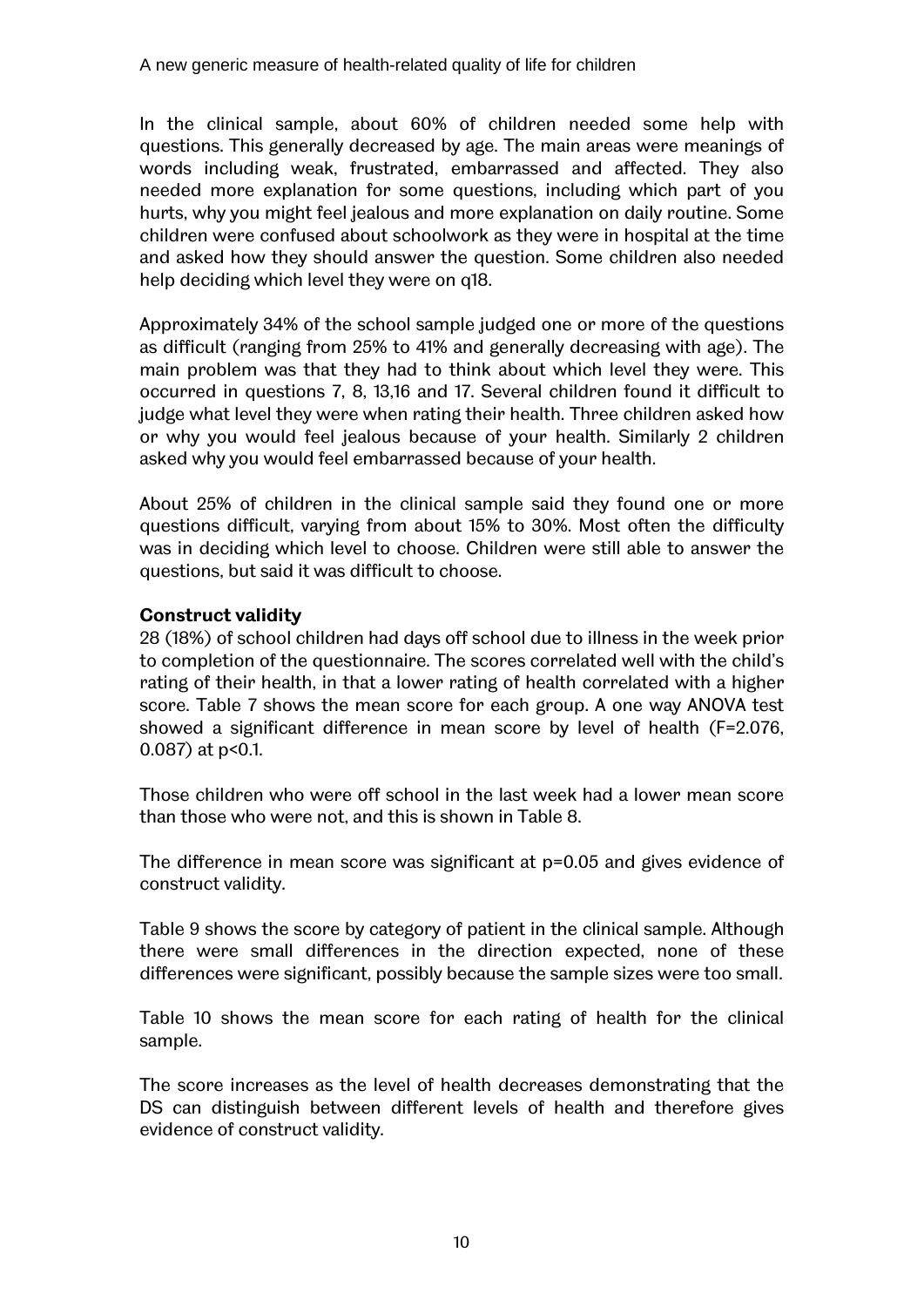The mean score for the school population was 17.03 and 21.03 for the clinical population. This difference was significant at p=0.01.

#### **Self completion**

96% of children in the school sample who were able to self complete and 85.4%. of the clinical sample. The most common reason for not being able to in the clinical sample was the child's medical condition rather than their ability. For example, if both arms were in plaster, or they had a drip in their hand.

#### **Wording and refinement of the questionnaire**

Approximately two thirds of the school sample and half of the clinical sample judged one or more questions to be the same. One of the most frequently mentioned pairs of questions was 10 (tired) and 13 (sleep); however when children were asked which they preferred, on reflection the majority said to keep them both as they realised they were different. Question 5 (pain) and (7) hurting were the most frequently mentioned pair and there was a strong preference for pain. Questions 2 (sad) and 9 (upset) were another pair and sad was strongly preferred. Questions 4 (angry) and 11 (annoyed) were another frequently mentioned pair, with a preference shown for annoyed. Questions 7 (frustrated) and 11 (annoyed) were stated as the same, with a preference for annoyed.

Based on these preferences and comments of both samples, decisions about the wording to keep are shown in table 11.

The weakest dimensions from the original qualitative research were jealous and embarrassed. They were the weakest in the sense that they were not strongly put forward by children in comparison to other dimensions such as pain and feeling sad which emerged clearly for many different reasons, in many different contexts and situations[1]. In this research several children asked why jealous was included in the questionnaire and why your health might cause you to be jealous. Jealous was also the only dimension to contain an unused level (level 4). This dimension was also the dimension where the least problems were reported as 87.8% of children reported no problem with this dimension. Therefore these 2 dimensions were removed.

One of the most common problems identified was the use of the word affected, which occurred in both q8 and q13. The two questions containing this term were therefore changed to use the scales from q16 (daily routine) and q17 (activities) which had worked well.

#### *Discussion*

The response and completion rates were high, with the only missing data appearing in the youngest children. The response rate in the clinical population was lower, perhaps due to the nature of recruiting from a sick population in a hospital environment. The mean time to complete was under 5 minutes for both samples and decreased with age, which is what might be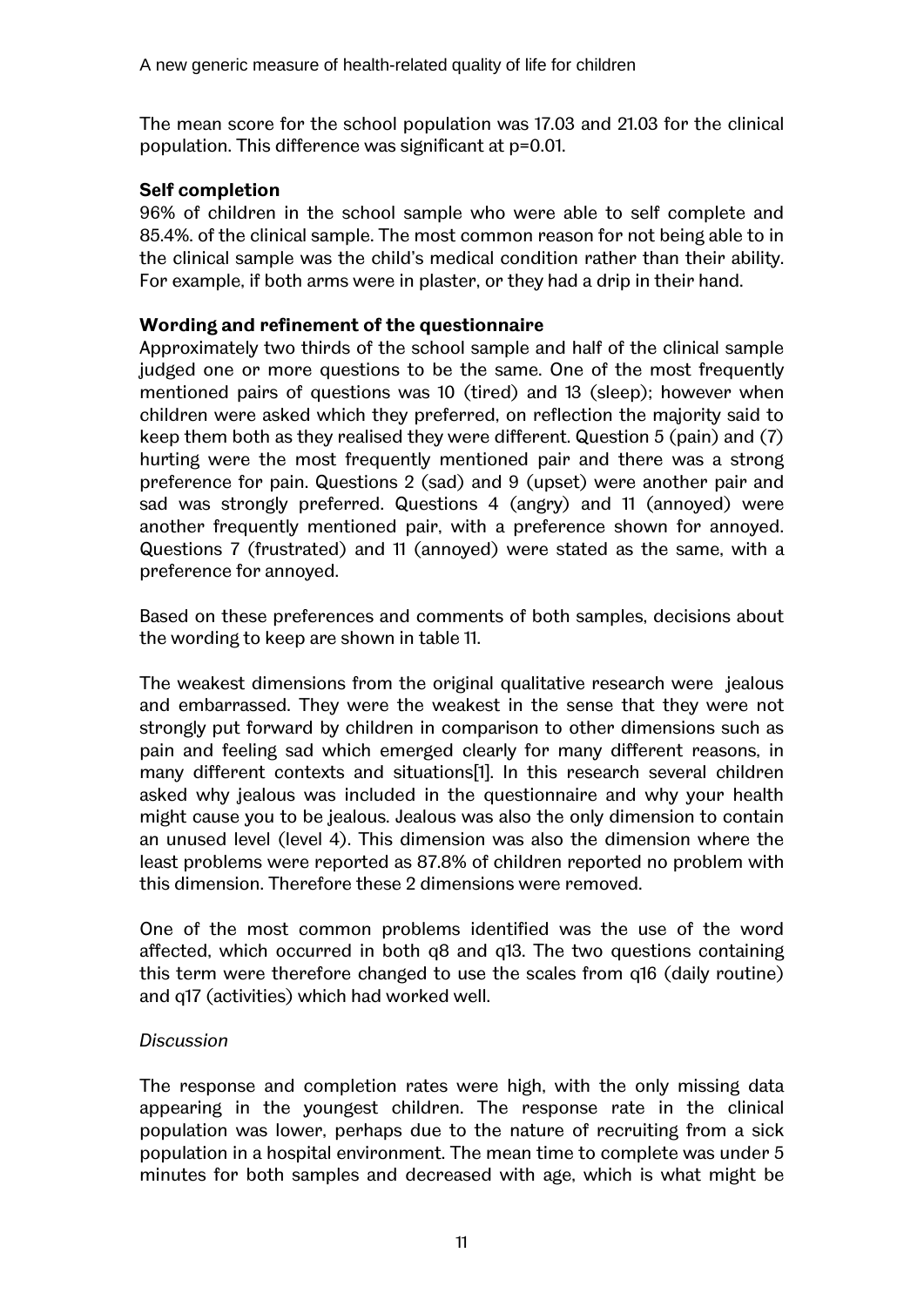expected. This compares very favourably with other generic paediatric measures [7]. The percentage able to read the instructions was high and mainly increased with age. The percentage of children able to understand the instructions was slightly lower, as some children asked for an explanation after they had read the instructions. The distribution across the response levels was good. The percentage of children able to self complete was high, and whilst a lot of children had the instructions read to them in the clinical sample, nearly all children were able to understand the instructions. The practicality was therefore good.

The DS demonstrated good content validity in that only about 11% of children felt there was something missing from the content and what they identified as missing were either specific symptoms, which feed into existing dimensions, or daily activities which could feed into the daily routine question.

There was evidence of face validity, with the percentage of children able to read the questions being high and increasing with age. Questions that had to be read were mainly to the younger children.

There was good evidence of construct validity, demonstrated by differences in score between those who were and were not off school ill in the last week. A larger sample would have allowed formal non parametric testing of the differences between the distributions of the groups and this is a weakness of this study however this is something that could be undertaken in future psychometric testing. Good construct validity was demonstrated as the child rated level of health correlated well with the score for the DS, in that the lower the children rated their health, the higher their score. Whilst this scoring method was very crude and was not based on any preference data, you would still expect to see this correlation as it demonstrates that the DS can discriminate between different levels of health. Similarly, there are differences in scores between patients based on whether they had previous hospital admissions or not and whether they had a long standing illness. Those who had a previous hospital stay, outpatient visit or had a longstanding illness affecting their activities all had lower mean scores than those who did not, however these differences were not significant which may be due to the small sample size.

The strongest identifications of wordings being similar were sad and upset, pain and hurt and frustrated and annoyed and clear preferences from the children allowed a decision to be made over the final wording to keep. Overall, the number of children identifying questions as being the same was quite low but this may be in part due to children not expecting questions on a questionnaire to be similar and thinking they may be being tested on differences in meanings between words.

Generally the questionnaire performed well in both these populations and demonstrated good practicality and evidence of content, face and construct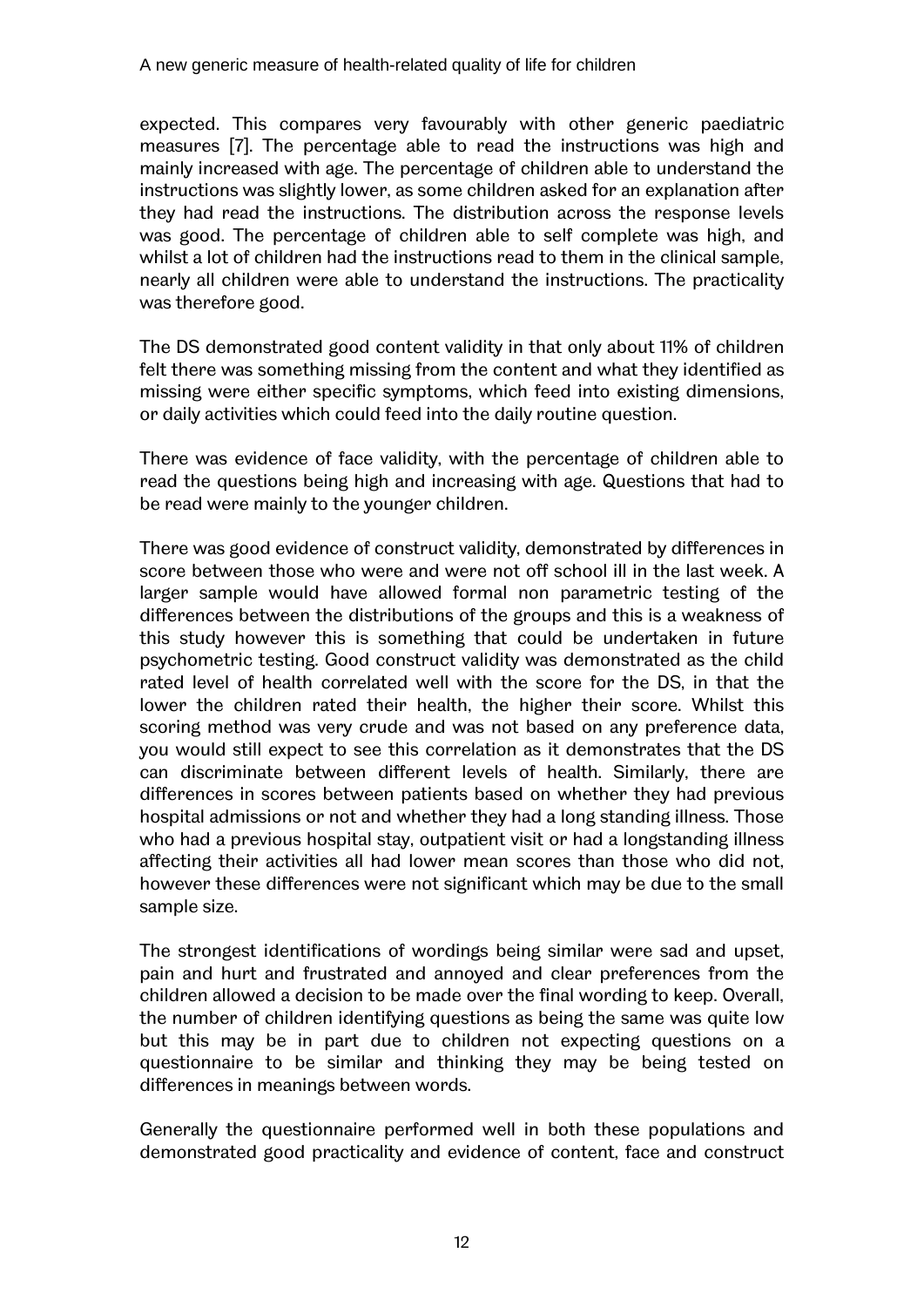validity. Further testing in larger samples is desirable to provide more evidence of psychometric performance including reliability.

Whilst there has had to be some reduction, by removing embarrassed and jealous, these were weak dimensions and so the vast majority of ways in which childrenís health is affected is still contained within the DS. To reduce the number of dimensions further would be a big compromise on this strength of the DS.

Because the statements in each response option are so short, the overall amount of information contained in a health state with these 9 dimensions was felt to be no more than that contained in other generic measures. Some descriptive systems also combine dimensions, such as the EQ-5D [8], which combines anxiety and depression, which is actually two pieces of information, but counts as one.

#### *Conclusions*

Overall, this research has demonstrated that the DS demonstrates good practicality and validity in both the school and clinical paediatric populations and the majority of children are able to self complete provided there is an adult on hand to give clarification when required. Sometimes it is necessary to have an adult present to help with reading the instructions or questions, especially if the child is quite unwell.

The final descriptive system for the CHU9D is shown in Appendix 2. The overall reduction in dimensions was small and whilst the number remaining is still reasonably large for valuation work, the overall amount of information contained in a health state should be feasible for valuation. The strength of the minimal amount of reduction done is the presentation of the breadth of coverage of the descriptive system which is a key strength for a generic measure. Further research is needed to value the final descriptive system.

The final descriptive system was given the name Child Health Utility 9D (CHU 9D) to represent the 9 dimensions contained within it.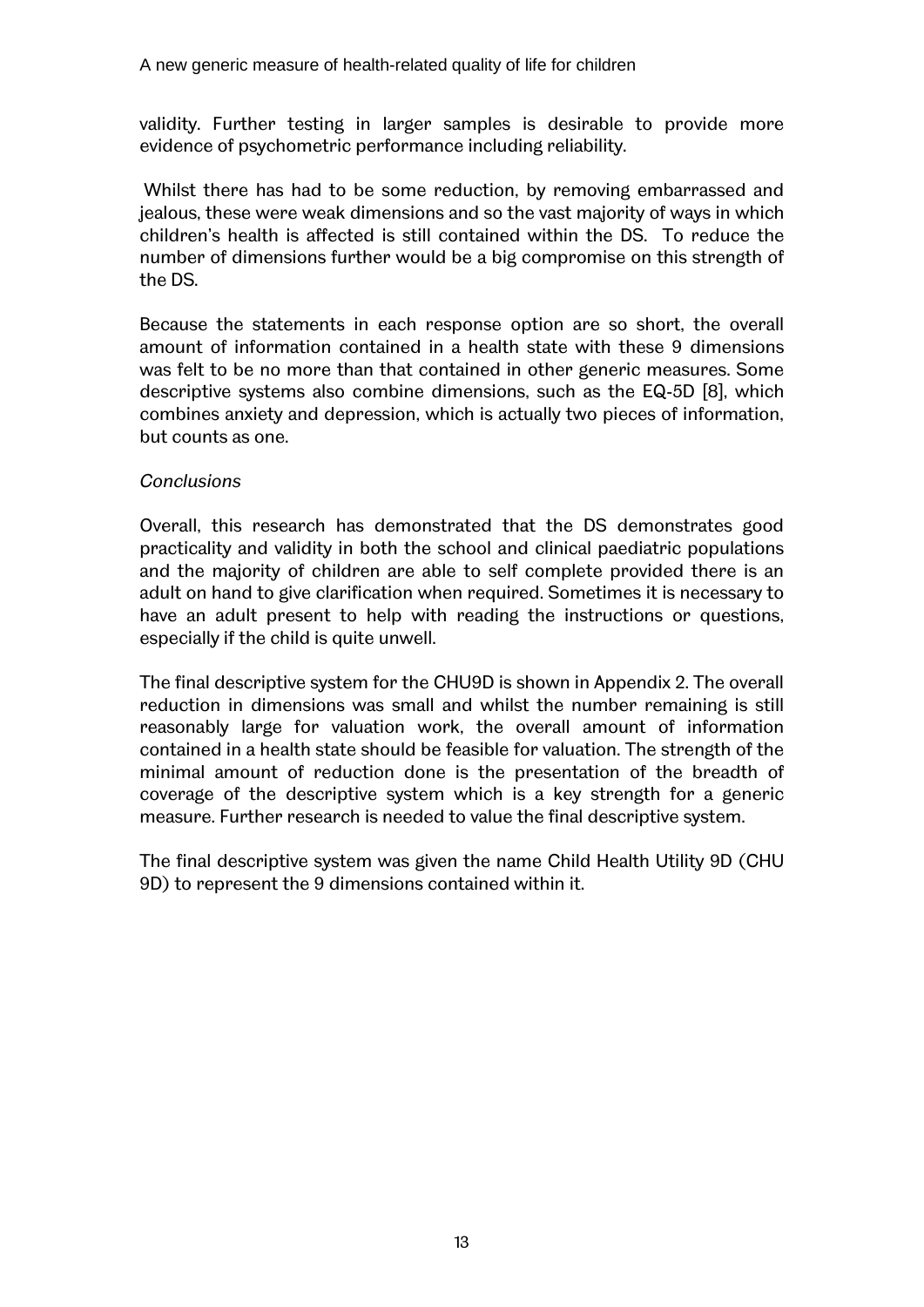#### *References*

1. Stevens KJ (2010).

Working with children to develop dimensions for a preference-based, generic, pediatric health-related quality-of-life measure. *Qualitative Health Research* 20:340-51.

2. Stevens KJ (2009).

Developing a descriptive system for a new preference-based measure of health-related quality of life for children. *Quality of Life Research* 18(8):1105-13.

3. Matza LS, Swensen AR, Flood EM, Secnik K, Leidy NK (2004). Assessment of health related quality of life in children: a review of conceptual, methodological, and regulatory issues. *Value in Health* 7(1):79-92.

4. Brazier JE, Deverill M, Green C, Harper R, Booth A (1999). A review of the use of health status measures in economic evaluation. *Health Technology Assessment* 3(9).

5. Brazier JE, Ratcliffe J, Salomon J, Tsuchiya A (2007). Measuring and valuing health benefits for economic evaluation. Oxford: Oxford University Press.

6. Miller GA (1956). The magical number seven plus or minus two: some limits on our capacity to process information. *Psychological Review* 63:81-7. Cited in: Fischer GW (1978). Utility models for multiple objective decisions: do they represent human preferences? *Decision Sciences* 10:451-79.

7. Landgraf JM (2005).

Practical considerations in the measurement of HRQoL in child/adolescent clinical trials.

In: Fayers P, Hays R. (eds), Assessing Quality of Life in Clinical Trials. 2nd edition. Oxford University Press.

8. Dolan P (1997). Modelling valuations for EuroQol health states. *Medical Care* 35:1095-108.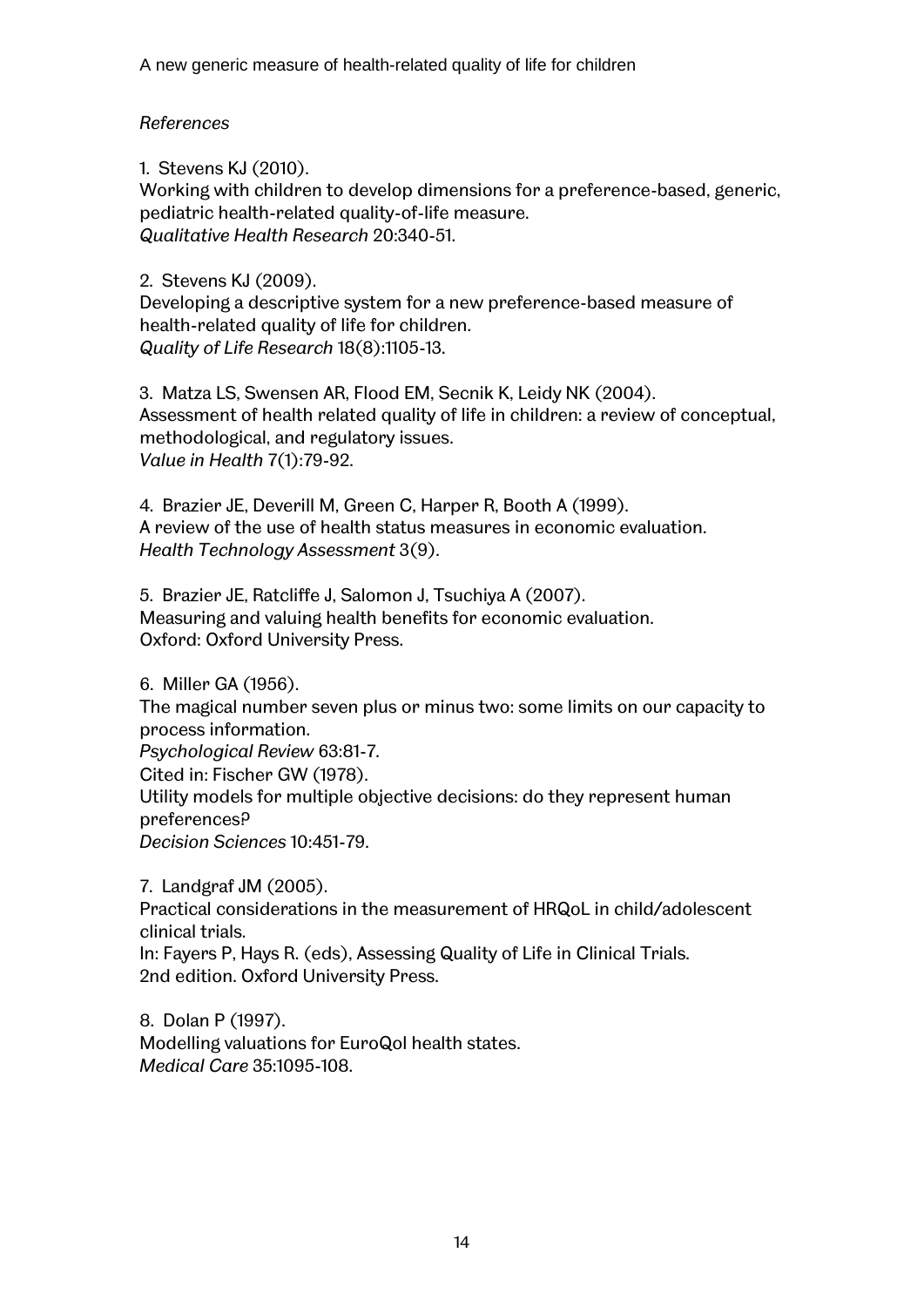|  | Table 1: Characteristics of the school sample |  |  |  |
|--|-----------------------------------------------|--|--|--|
|--|-----------------------------------------------|--|--|--|

|                               | $\%$             |
|-------------------------------|------------------|
| Male                          | 47.9             |
| Y3 (age7-8 years)             | 22.9             |
| Y4 (age 8-9 years)            | 24.2             |
| Y5 (age 9-10 years)           | 29.4             |
| $Y7$ (age 10-11 years)        | 23.5             |
| <b>Excellent</b> health       | 47.7             |
| Very good health              | 29.9             |
| Good health                   | 17.0             |
| Fair health                   | 2.7              |
| Poor health                   | $\overline{1.3}$ |
| Health missing                |                  |
| White                         | 72               |
| Mixed/dual heritage           | $\overline{9.3}$ |
| <b>Asian or Asian British</b> | 20.4             |
| <b>Black or Black British</b> | $\overline{2.7}$ |
| Chinese                       | $\overline{0}$   |
| Other                         | 2.7              |
| <b>Ethnicity</b> missing      |                  |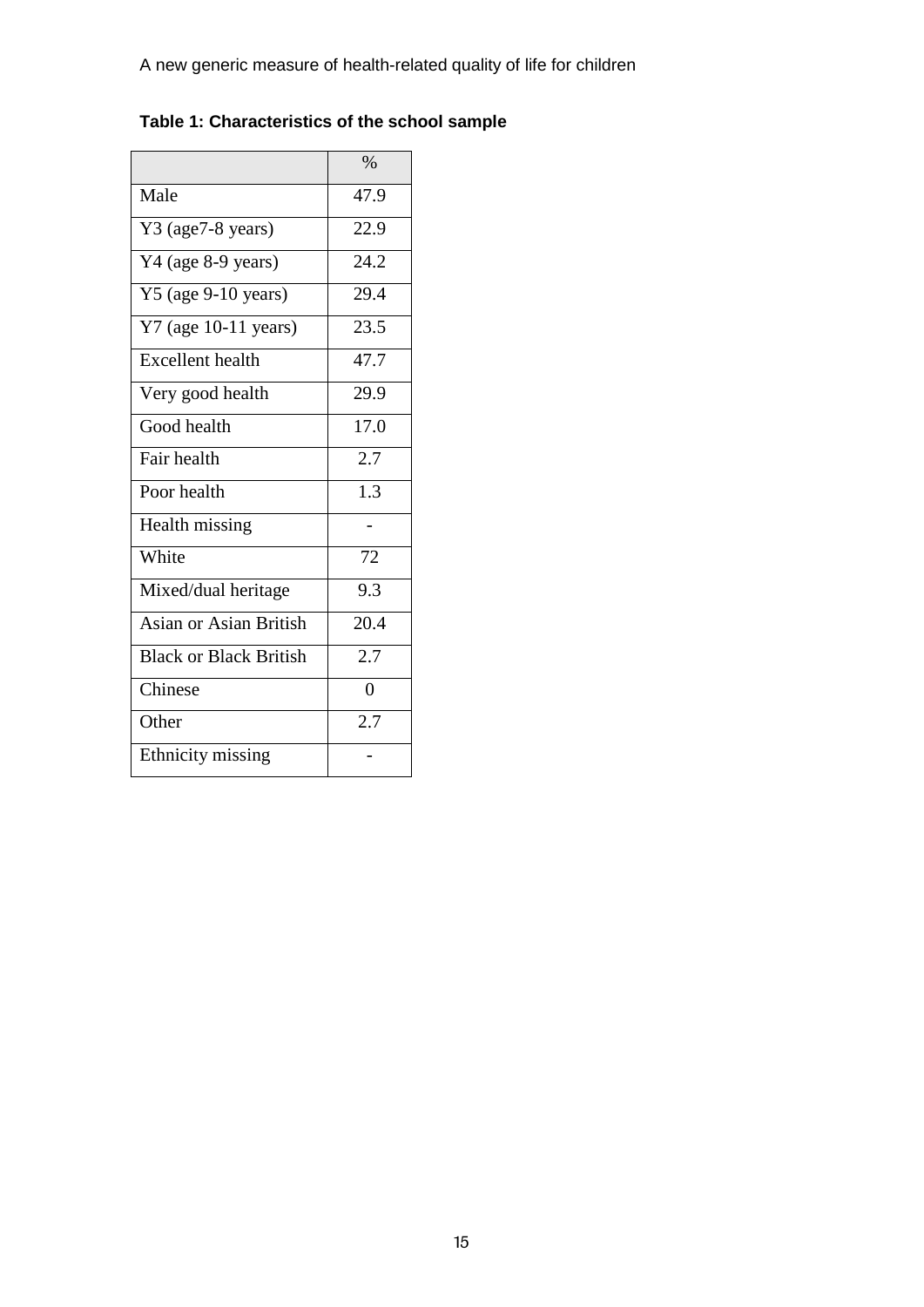# **Table 2: Characteristics of the sample**

|                                  | $\frac{0}{0}$    |
|----------------------------------|------------------|
| Male                             | 58.8             |
| 7 years old                      | 18.8             |
| 8 years old                      | 17.7             |
| 9 years old                      | 21.7             |
| 10 years old                     | 13.5             |
| 11 years old                     | 22.9             |
| Age missing                      |                  |
| Excellent health (parent rating) | 40.2             |
| Very good health (parent rating) | 25.8             |
| Good health (parent rating)      | 14.4             |
| Fair health (parent rating)      | 5.2              |
| Poor health (parent rating)      | 13.4             |
| White                            | 87.6             |
| Mixed/dual heritage              | 5.2              |
| Asian or Asian British           | $\overline{3.1}$ |
| <b>Black or Black British</b>    | $\mathbf{1}$     |
| Chinese                          | $\theta$         |
| Other                            | 3                |
| Previous hospital stay           | 18.6             |
| Previous outpatient visit        | 56.7             |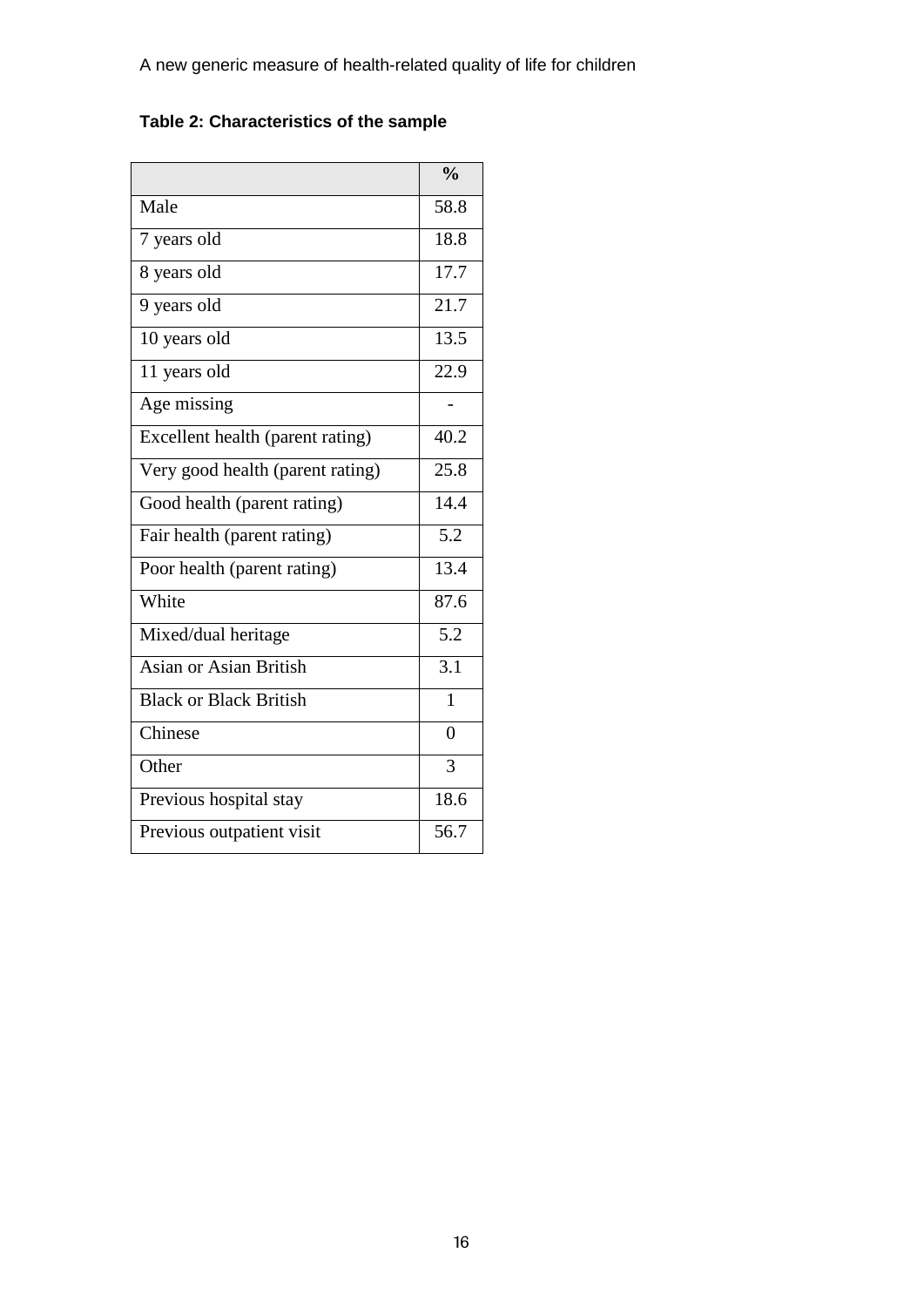|                       | Mean | Median   Minimum   Maximum |      |
|-----------------------|------|----------------------------|------|
| School                | 3.83 | 3.07                       | 4.89 |
| Clinical $\vert$ 5.27 |      | 3.59                       | 8.06 |

# **Table 3: Time taken to complete the DS (minutes)**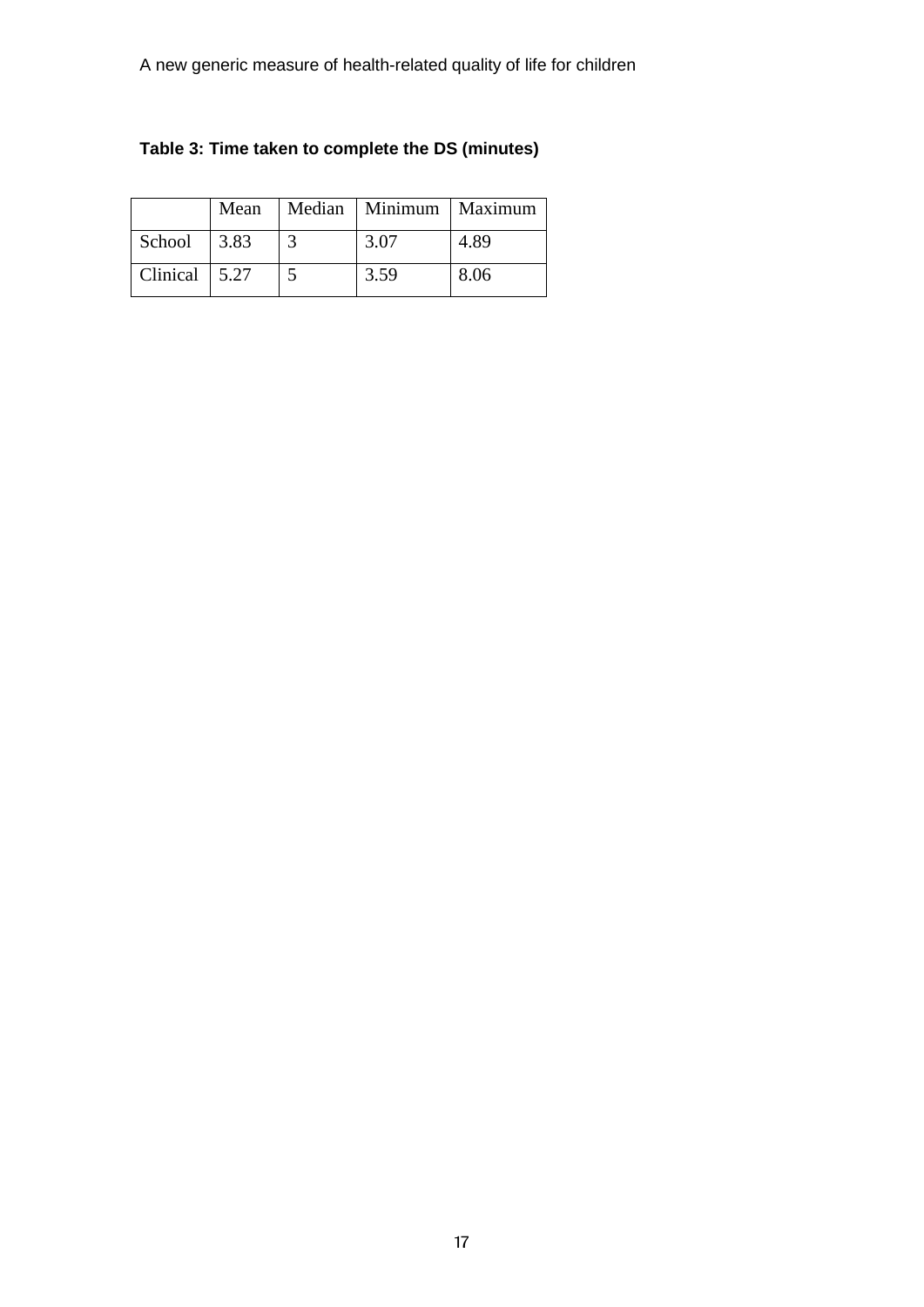|  | Table 4: Completion rate by question |  |  |
|--|--------------------------------------|--|--|
|--|--------------------------------------|--|--|

| Question            | School population | Clinical population |  |  |
|---------------------|-------------------|---------------------|--|--|
|                     | (% )              | $(\%)$              |  |  |
| q1 (Worrying)       | 100               | 100                 |  |  |
| $q2$ (Sad)          | 100               | 100                 |  |  |
| q3 (Weak)           | 100               | 99                  |  |  |
| q4 (Angry)          | 100               | 100                 |  |  |
| q5 (Pain)           | 99.3              | 100                 |  |  |
| q7 (Frustrated)     | 100               | 99                  |  |  |
| q7 (Hurting)        | 100               | 100                 |  |  |
| q8 (School work)    | 100               | 99                  |  |  |
| q9 (Upset)          | 99.3              | 100                 |  |  |
| q10 (Tired)         | 99.3              | 100                 |  |  |
| q11 (Annoyed)       | 98.7              | 100                 |  |  |
| q12 (Scared)        | 99.3              | 100                 |  |  |
| q13 (Sleep)         | 99.3              | 100                 |  |  |
| q14 (Embarrassed)   | 99.3              | 100                 |  |  |
| q15 (Jealous)       | 99.3              | 100                 |  |  |
| q17 (Daily routine) | 99.3              | 100                 |  |  |
| q17 (Joining in     |                   | 100                 |  |  |
| activities)         | 99.3              |                     |  |  |
| q18 (Rating health) | 99.3              | 100                 |  |  |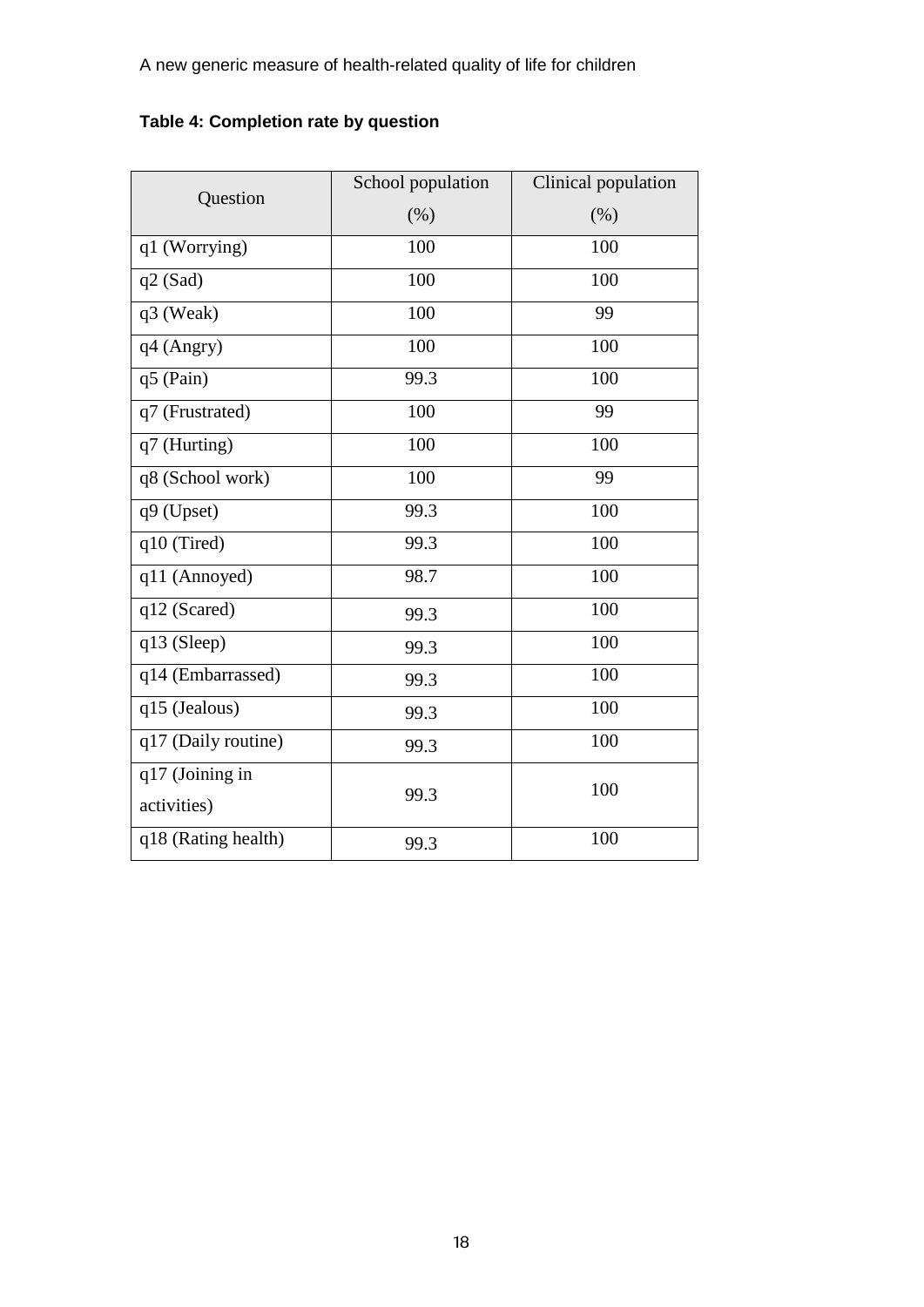|                | Response Option (Level) (%) |                |                |                |                |     |     |     |
|----------------|-----------------------------|----------------|----------------|----------------|----------------|-----|-----|-----|
| Question       | $\mathbf{1}$                | $\overline{2}$ | 3              | $\overline{4}$ | 5              | 6   | 7   | 8   |
| $\mathbf{1}$   | 57.9                        | 26.3           | 9.3            | 2.4            | $\overline{4}$ |     |     |     |
| $\overline{2}$ | 70.4                        | 15.8           | 8.1            | $\overline{4}$ | 1.6            |     |     |     |
| $\overline{3}$ | 65                          | 19.1           | 8.5            | 5.3            | $\overline{2}$ |     |     |     |
| $\overline{4}$ | 80.2                        | 9.7            | 4.5            | 2.4            | $3.2\,$        |     |     |     |
| 5              | 51.2                        | 26.8           | 12.2           | 4.9            | 1.6            | 3.3 |     |     |
| 6              | 65.4                        | 20.7           | 6.5            | 3.3            | 4.1            |     |     |     |
| 7              | 54.7                        | 25.1           | 6.1            | 4.9            | 3.6            | 2.8 | 2.8 |     |
| 8              | 65                          | 16.7           | 5.3            | 4.5            | 1.2            | 1.6 | 5.7 |     |
| 9              | 70.7                        | 19.1           | 3.3            | 4.5            | 2.4            |     |     |     |
| 10             | 32.1                        | 41.5           | 10.2           | 6.5            | 9.8            |     |     |     |
| 11             | 69                          | 19.6           | 4.9            | 3.7            | 2.9            |     |     |     |
| 12             | 76.8                        | 12.6           | 5.7            | 1.2            | 3.7            |     |     |     |
| 13             | 53.4                        | 21.9           | 7.7            | 4.9            | 4.9            | 1.6 | 2.8 | 2.4 |
| 14             | 79.7                        | 14.2           | 3.3            | 0.8            | $\overline{2}$ |     |     |     |
| 15             | 87.8                        | 7.7            | $\overline{2}$ | $\overline{0}$ | 2.4            |     |     |     |
| 16             | 68.3                        | 20.7           | 4.5            | 3.7            | 2.8            |     |     |     |
| 17             | 61.4                        | 19.9           | 8.5            | 6.5            | 3.7            |     |     |     |
| 18             | 31.3                        | 39             | 22             | 6.5            | 1.2            |     |     |     |

**Table 5: Distribution across response options**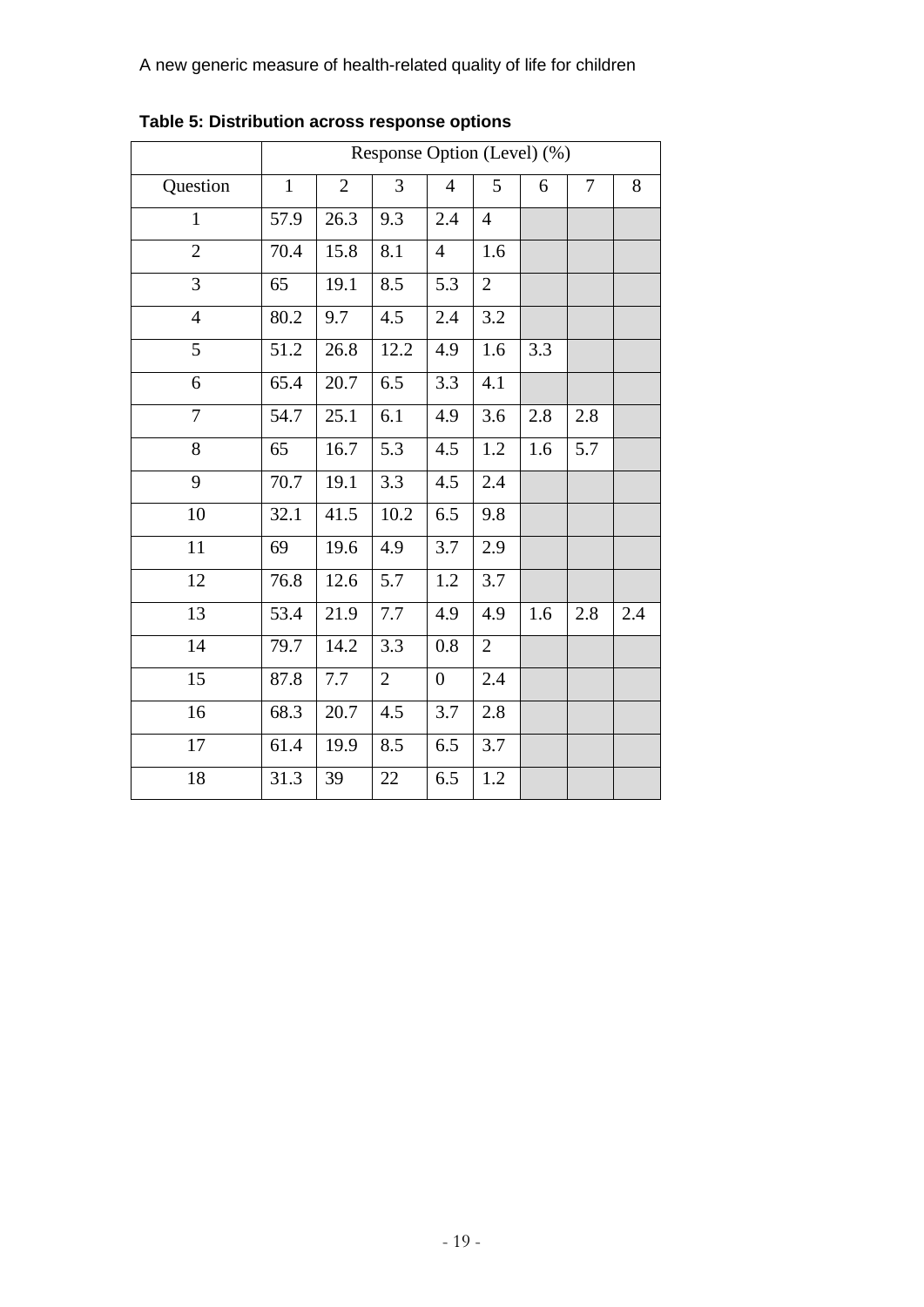|          | Read the           | Understood the           |
|----------|--------------------|--------------------------|
|          | instructions       | instructions without any |
|          | themselves $(\% )$ | help $(\%)$              |
| School   | 95.53              | 88                       |
| Clinical | 51                 | 94.8                     |

# **Table 6: Reading and understanding the instructions**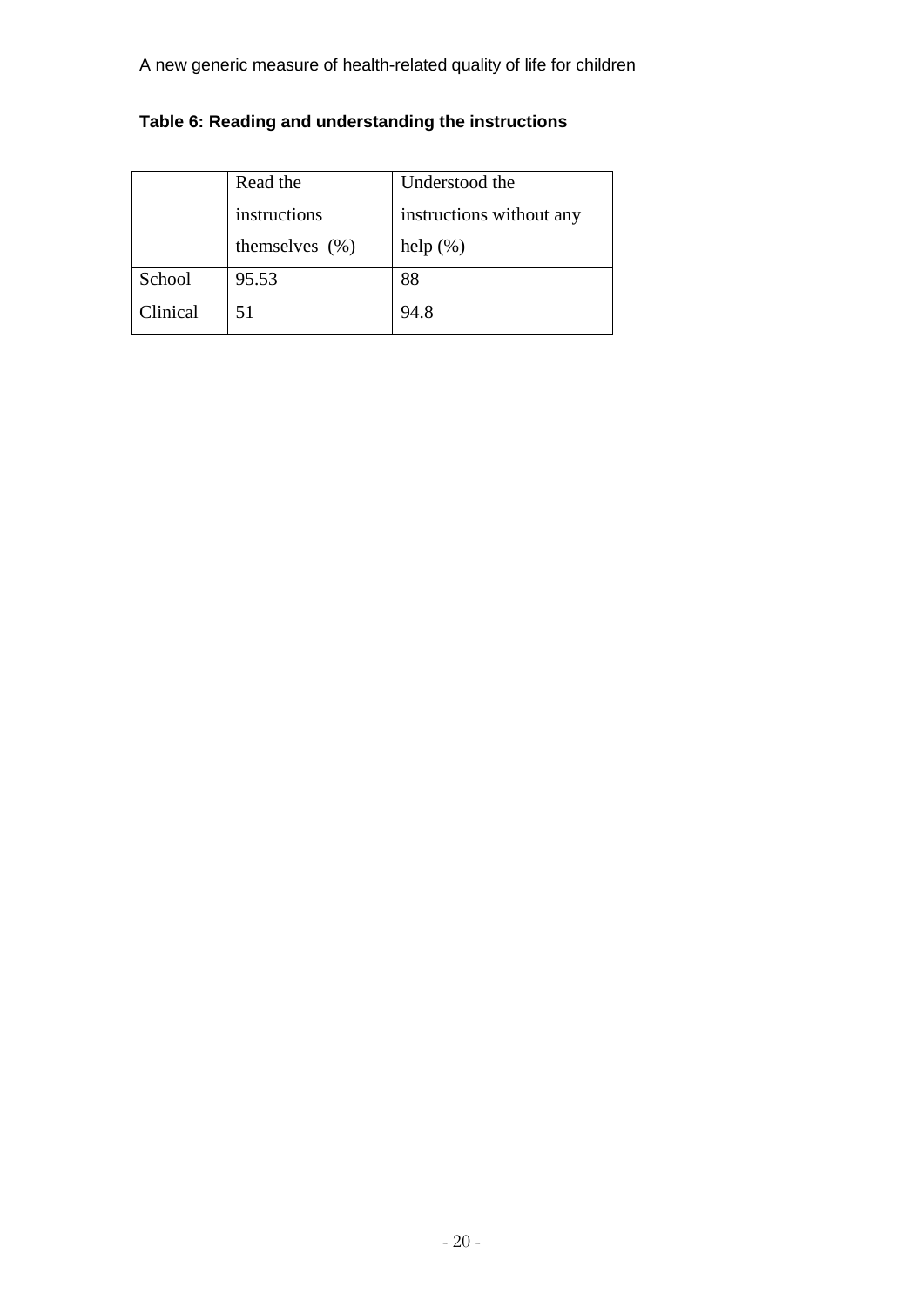**Table 7: Score by rating of health**

| Level of health       | Mean | $\mathbf n$    |
|-----------------------|------|----------------|
|                       | 23.3 | 51             |
| $\mathcal{D}_{\cdot}$ | 29.3 | 74             |
|                       | 30.2 | 30             |
|                       | 54   | $\overline{2}$ |
|                       |      | O              |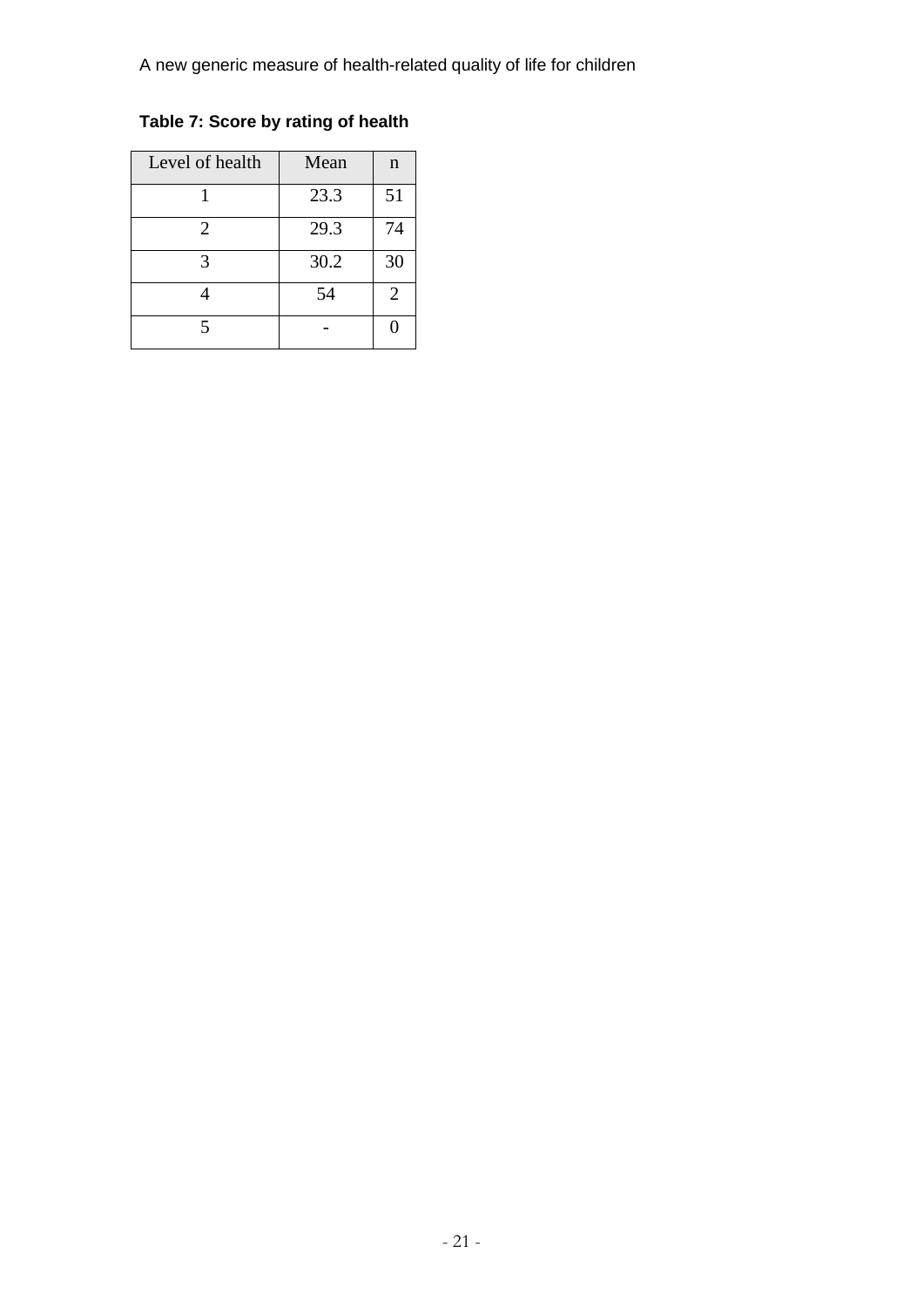**Table 8: Score by whether off school or not in the last week**

|                | Mean  | n   |
|----------------|-------|-----|
| Off school     | 17.37 | 28  |
| Not off school | 19.87 | 119 |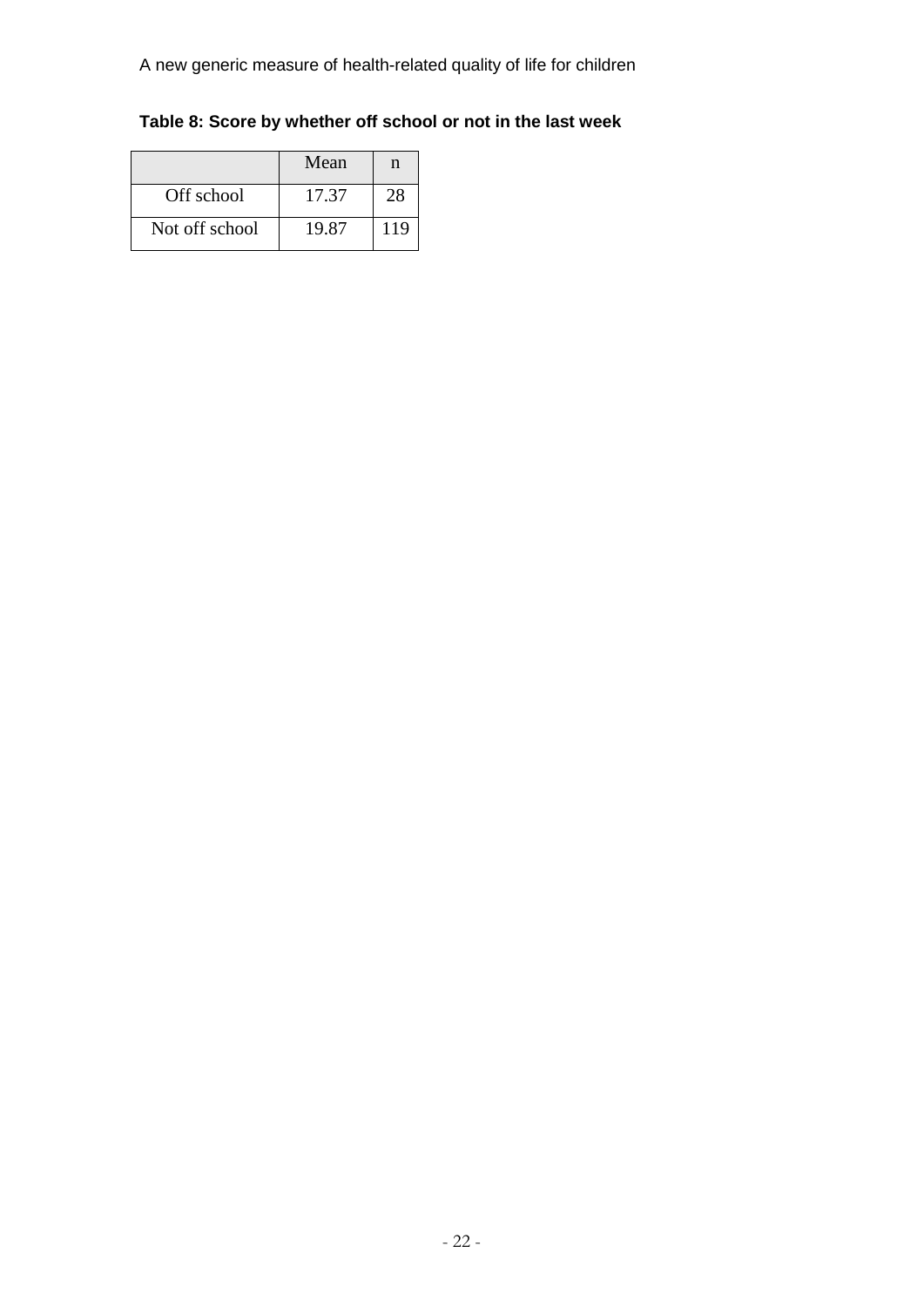# **Table 9: Score by category of patient**

| Category                           | <b>Mean</b> | n  |
|------------------------------------|-------------|----|
| No previous hospital admission     | 20.65       | 78 |
| Previous hospital admission        | 22.67       | 18 |
| No previous outpatient visit       | 20.20       | 41 |
| Previous outpatient visit          | 21.65       | 55 |
| No long standing illness           | 21.33       | 33 |
| Long standing illness that affects |             |    |
| activities                         | 22.15       | 39 |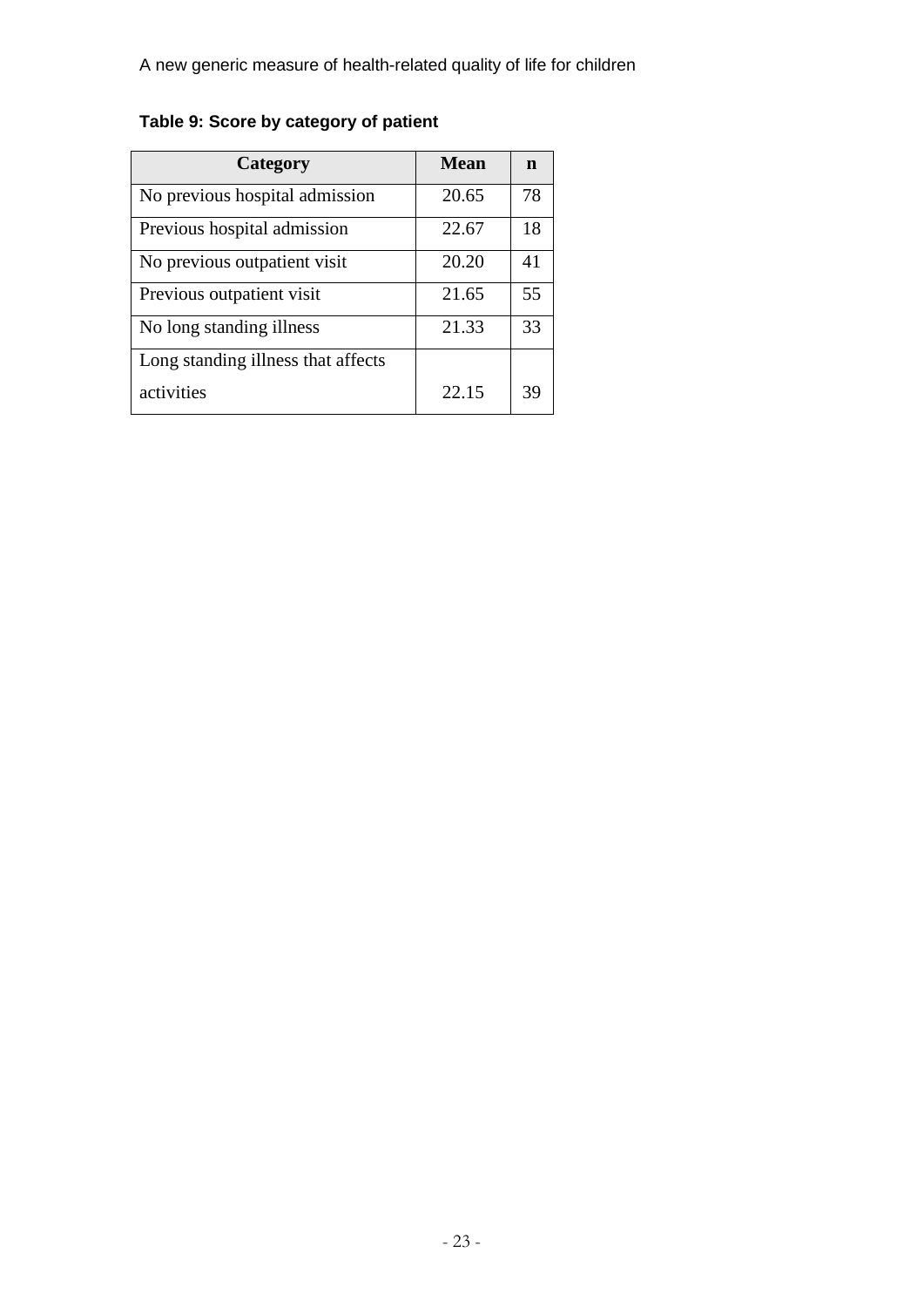**Table 10: Score by rating of health**

|                | <b>Mean</b> | n  |
|----------------|-------------|----|
|                | 16.84       | 25 |
| $\overline{2}$ | 18.63       | 32 |
| 3              | 21.13       | 21 |
| 4              | 31          | 13 |
| 5              | 37.67       | 3  |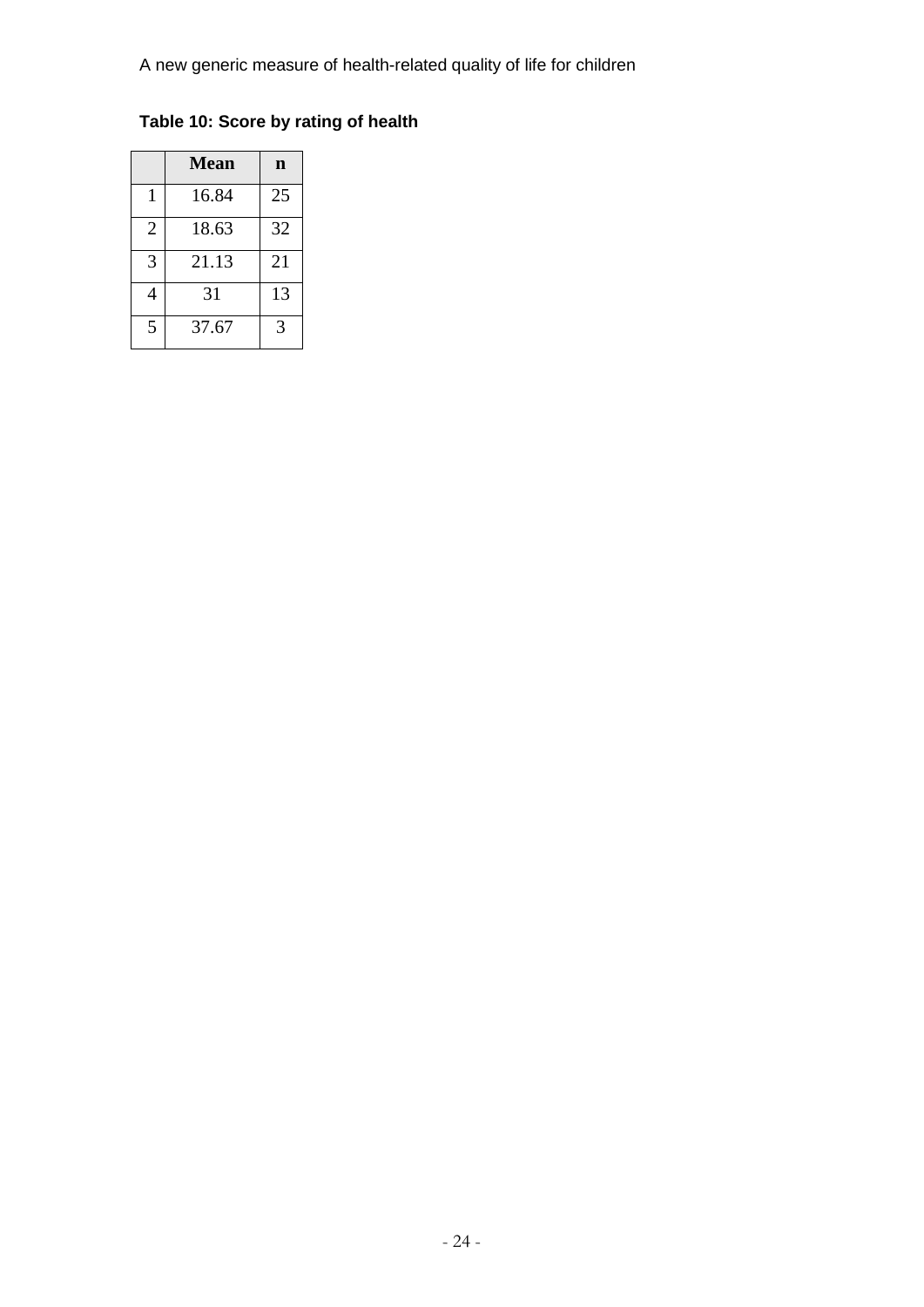**Table 11: Decisions over the alternative wordings**

| <b>Wording to keep</b> | <b>Wording rejected</b> |
|------------------------|-------------------------|
| Worried                | Scared                  |
| Sad                    | Upset                   |
| Annoyed                | Frustrated, Angry       |
| Pain                   | Hurt                    |
| Tired                  | Weak                    |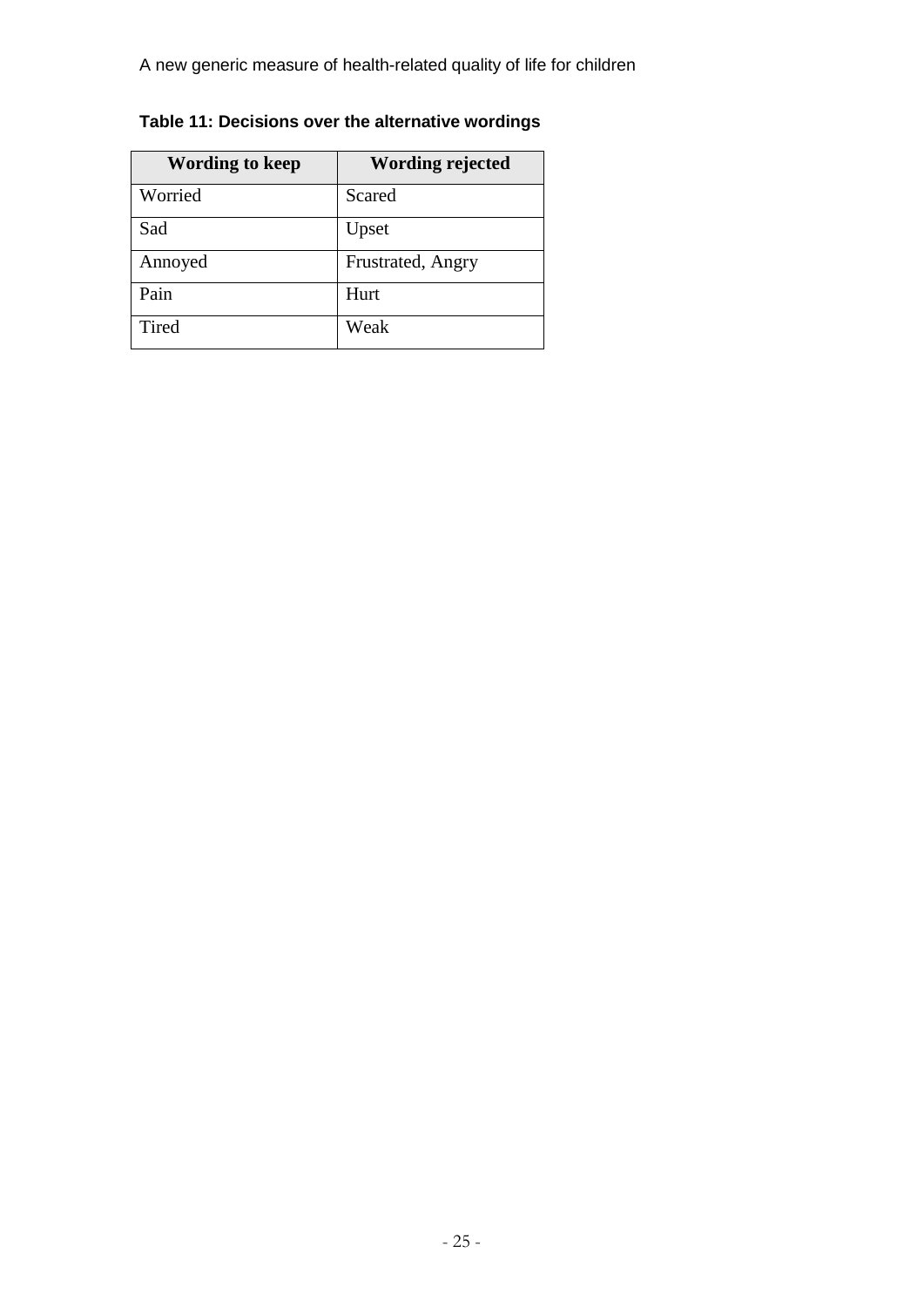#### **Appendix 1: Descriptive System**

- 1. Worrying
- $\Box$  I don't feel worried
- $\Box$  I feel a little bit worried
- $\Box$  I feel a bit worried
- $\Box$  I feel quite worried
- $\Box$  I feel very worried

#### 2. Sad

- $\Box$  I don't feel sad
- $\Box$  I feel a little bit sad
- $\Box$  I feel a bit sad
- $\Box$  I feel quite sad
- $\Box$  I feel very sad
- 3. Weak
- $\Box$  I don't feel weak
- $\Box$  I feel a little bit weak
- $\Box$  I feel a bit weak
- $\Box$  I feel quite weak
- $\Box$  I feel very weak

#### 4. Angry

- $\Box$  I don't feel angry
- $\Box$  I feel a little bit angry
- $\Box$  I feel a bit angry
- $\Box$  I feel quite angry
- $\Box$  I feel very angry

#### 5. Pain

- $\Box$  I don't have any pain
- $\Box$  I have a little bit of pain
- $\Box$  I have a bit of pain
- $\Box$  I have quite a lot of pain
- $\Box$  I have a lot of pain
- $\Box$  I am really in pain
- 6. Frustrated
- $\Box$  I don't feel frustrated
- $\Box$  I feel a little bitfrustrated
- $\Box$  I feel a bit frustrated
- $\Box$  I feel quite frustrated
- $\Box$  I feel very frustrated

#### 7. Hurting

- $\Box$  It doesn't hurt
- $\Box$  It hurts a little bit
- $\Box$  It hurts a bit
- $\Box$  It hurts quite a bit
- $\Box$  It hurts quite a lot
- $\Box$  It hurts a lot
- $\Box$  It really hurts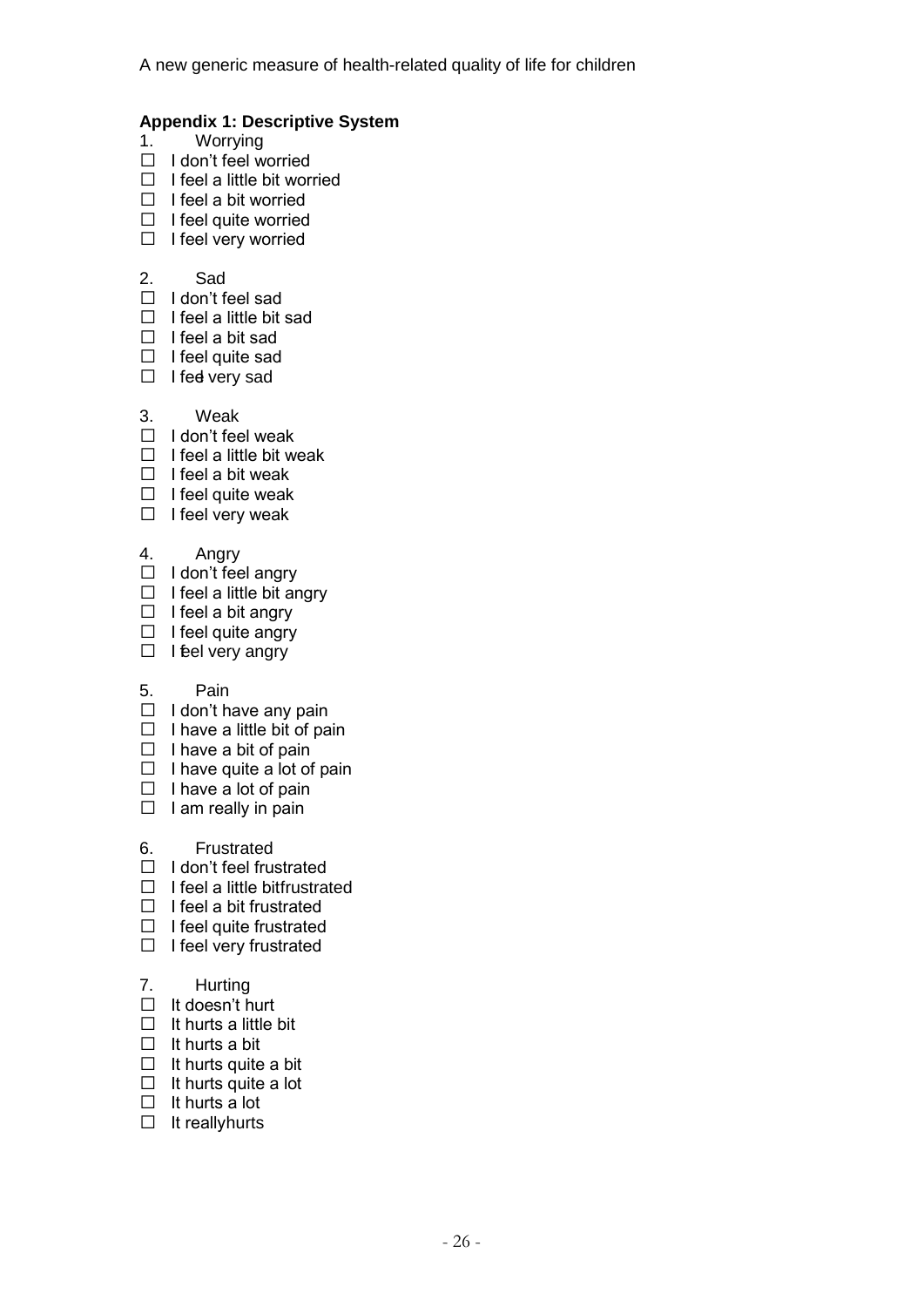- 8. School Work
- $\Box$  My school work is not affected
- $\Box$  My school work is a little bit affected
- $\Box$  My school work is a bit affected
- $\Box$  My school work is quite affected
- $\Box$  My school work is affected quite a lot
- $\Box$  My school work is really affected
- $\Box$  I can't do my school work
- 9. Upset
- $\Box$  I don't feel upset
- $\Box$  I feel a little bit upset
- $\Box$  I feel a bit upset
- $\Box$  I feel quite upset
- $\Box$  I feel very upset
- 10. Tired
- $\Box$  I don't feel tired
- $\Box$  I feel a little bit tired
- $\Box$  I feel a bit tred
- $\Box$  I feel quite tired
- $\Box$  I feel very tired
- 11. Annoyed
- $\Box$  I don't feel annoyed
- $\Box$  I feel a little bit annoyed
- $\Box$  I feel a bit annoved
- $\Box$  I feel quite annoyed
- $\Box$  I feel very annoyed
- 12. Scared
- $\Box$  I don't feel scared
- $\Box$  I feel a little bit scared
- $\Box$  I feel a bit scared
- $\Box$  I feel quite scared
- $\Box$  I feel very scared
- 13. Sleep
- $\Box$  My sleep is not affected
- $\Box$  My sleep is a little bit affected
- $\Box$  My sleep is a bit affected
- $\Box$  My sleep is quite affected
- $\Box$  My sleep is affected quite a lot
- $\Box$  My sleep is affected a lot
- $\Box$  My sleep is really affected
- $\Box$  I can't sleep at all
- 14. Embarrassed
- $\Box$  I don't feel embarrassed
- $\Box$  I feel a little bit embarrassed
- $\Box$  I feel a bit embarrassed
- $\Box$  I feel quite embarrassed
- $\Box$  I feel very embarrassed
- 15. Jealous
- $\Box$  I don't feel jealous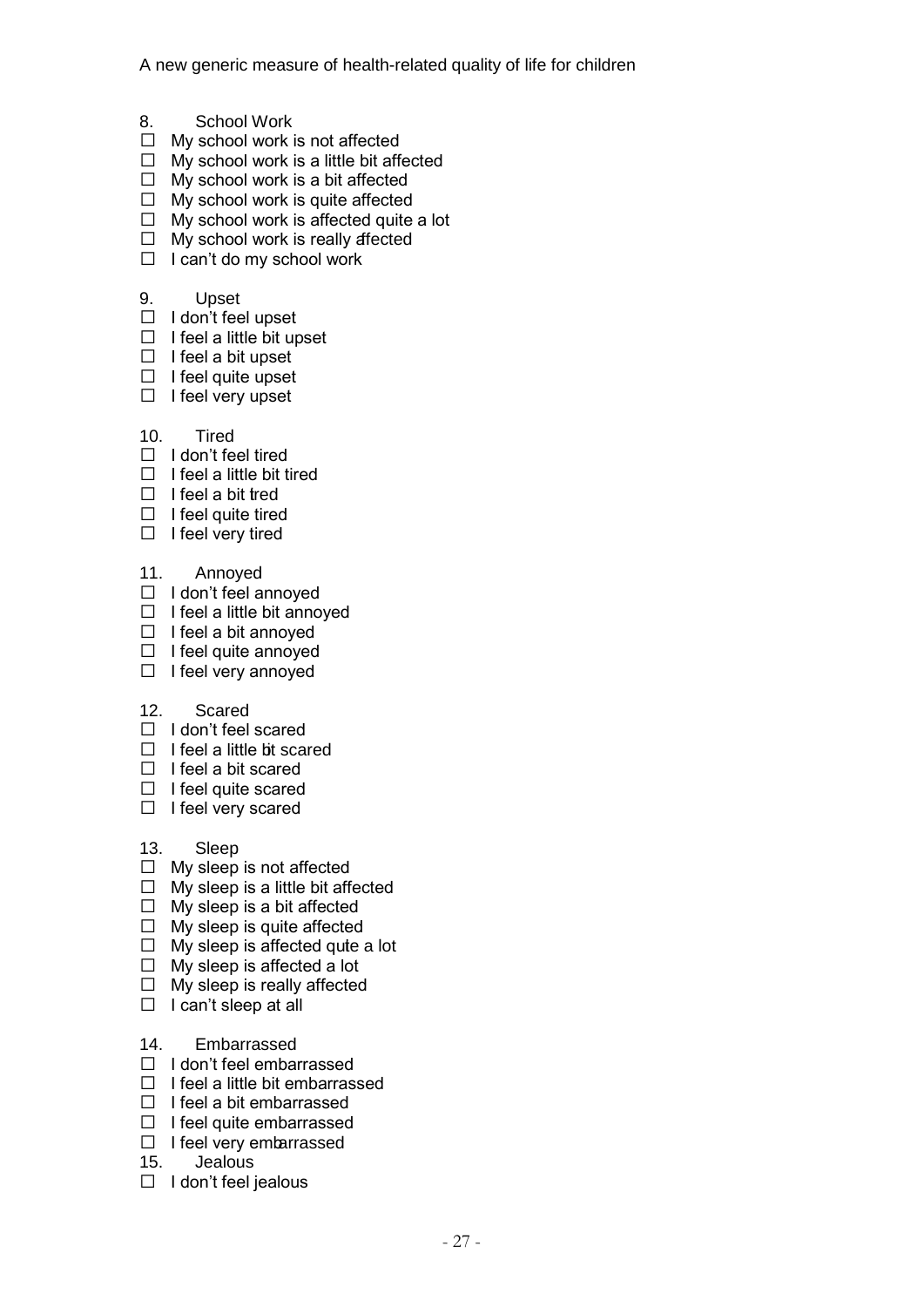- $\Box$  I feel a little bit jealous
- $\Box$  I feel a bit jealous
- $\Box$  I feel quite jealous
- $\Box$  I feel very jealous
- 16. Daily routine (things like eating, washing, getting dressed, getting ready)
- $\Box$  I have no problems with my daily routine
- $\Box$  I have a few problems with my daily routine
- $\Box$  I have some problems with my daily routine
- $\Box$  I have many problems with my daily routine
- $\Box$  I can't do my daily routine

17. Able to join in the activities that you want to (things like playing out with your friends, doing sports, joining in things)

- $\Box$  I can join in with any of the activities that I want to
- $\Box$  I can join in with most of the activities that I want to
- $\Box$  I can join in with some of the activities that I want to
- $\Box$  I can join in with a few of the activities that I want to
- $\Box$  I can join in with none of the activities that I want to
- 18. Overall, how would you rate your health today?
- Excellent
- □ Very good
- Good
- $\square$  Fair
- □ Poor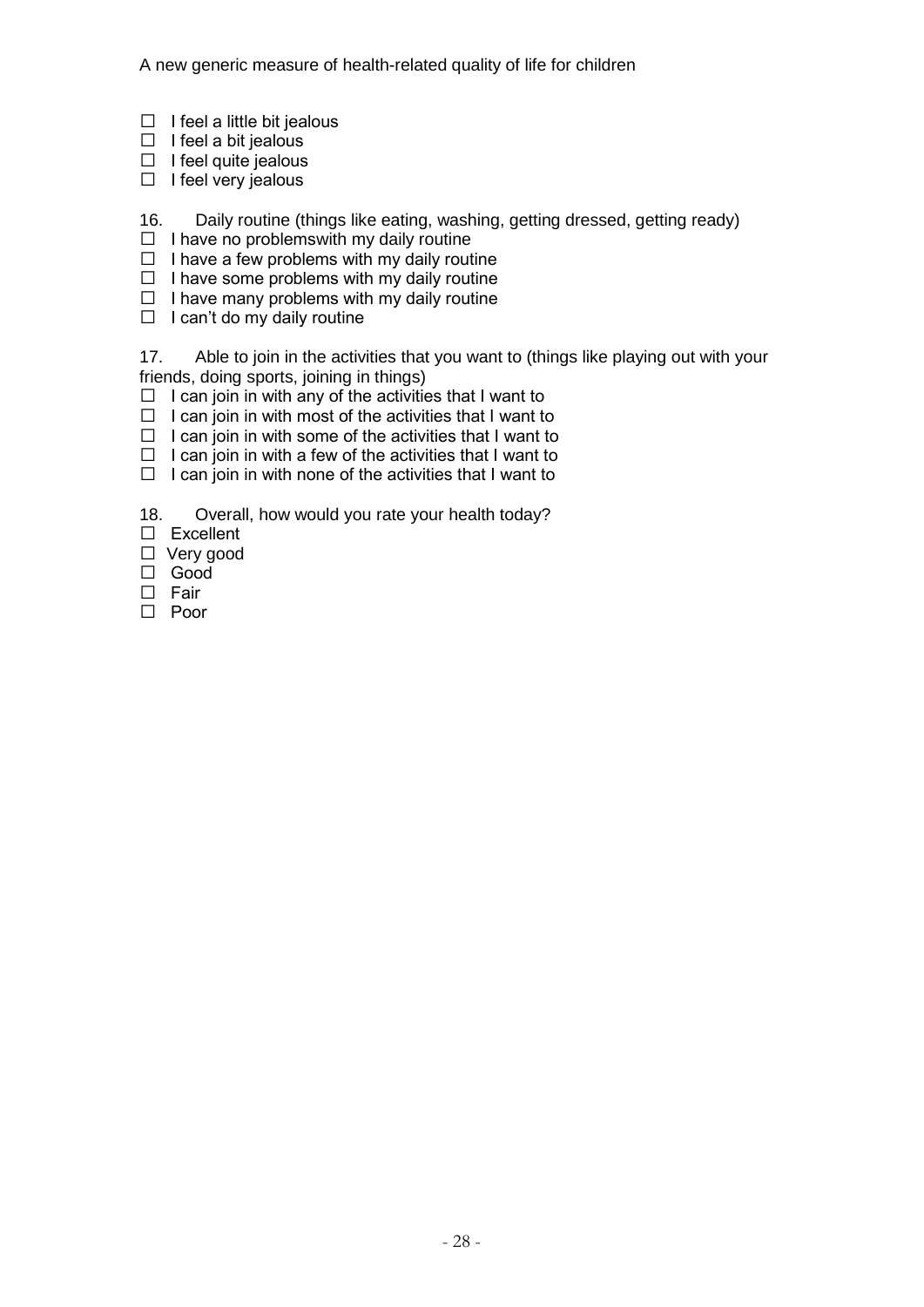#### **Appendix 2: Final Descriptive System – The Child Health Utility 9D**

- 1. Worried
- $\Box$  I don't feel worried today
- $\Box$  I feel a little bit worried today
- $\Box$  I feel a bit worried today
- $\Box$  I feel quite worried today
- $\Box$  I feel very worried today
- 2. Sad
- $\Box$  I don't feel sad today
- $\Box$  I feel a little bit sad todav
- $\Box$  I feel a bit sad today
- $\Box$  I feel quite sad today
- $\Box$  I feel very sad today
- 3. Annoyed
- $\Box$  I don't feel annoyed today
- $\Box$  I feel a little bit annoyed today
- $\Box$  I feel a bit annoyed today
- $\Box$  I feel quite annoyed today
- $\Box$  I feel very annoyed today
- 4. Tired
- $\Box$  I don't feel tired today
- $\Box$  I feel a little bit tired today
- $\Box$  I feel a bit tired today
- $\Box$  I feel quite tired today
- $\Box$  I feel very tired today

#### 5. Pain

- $\Box$  I don't have any pain today
- $\Box$  I have a little bit of pain today
- $\Box$  I have a bit of pain today
- $\Box$  I have quite a lot of pain today
- $\Box$  I have a lot of pain today
- 6. Sleep
- $\Box$  Last night I had no problems sleeping
- $\Box$  Last night I had a few problems sleeping
- $\Box$  Last night I had some problems sleeping
- $\Box$  Last night I had many problems sleeping
- $\Box$  Last night I couldn't sleep at all
- 7. Daily routine (things like eating, having a bath/shower, getting dressed)
- $\Box$  I have no problems with my daily routine today
- $\Box$  I have a few problems with my daily routine today
- $\Box$  I have some problems with my daily routine today
- $\Box$  I have many problems with my daily routine today
- $\Box$  I can't do my daily routine today
- 8. School Work/Homework (such as reading, writing, doing lessons)
- $\Box$  I have no problems with my schoolwork/homework today